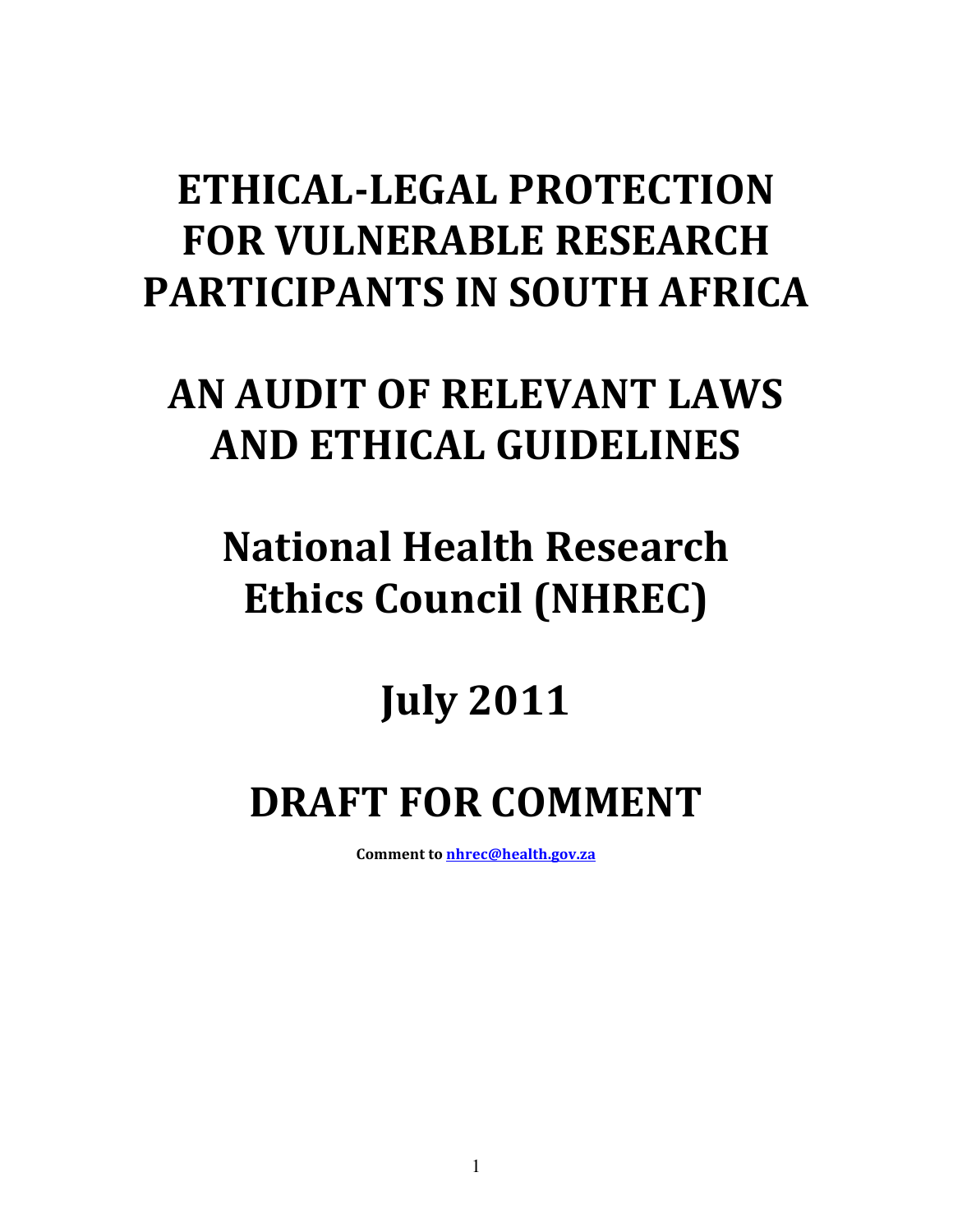#### 1. INTRODUCTION

- 1.1 Objectives
- 1.2 Methodology
- 1.3 Background

### 2 LEGAL PROTECTIONS: VULNERABLE PARTICIPANTS

- 2.1 Health law<br>2.2 Anti-Discrii
- Anti-Discrimination law
- 2.3 Laws for vulnerable groups
- 2.4 Evaluation of the Legal Framework
- 2.5 Recommendations for the Legal Framework
- 3. ETHICAL PROTECTIONS: VULNERABLE ARTICIPANTS
- 3.1 Department of Health (2004, 2006) guidelines
- 3.2 Medical Research Council (2001, 2003) guidelines
- 3.3 HPCSA (2008) General Ethical Guidelines for Health Researchers
- 3.4 Human Sciences Research Council (1997) guidelines
- 3.5 Evaluation of the Ethical Framework
- 3.6 Recommendations for the Ethical Framework
- 4 Summary of ethical-legal protections

#### **REFERENCES**

Appendix A: List of all legislation reviewed as part of this audit

Appendix B: List of all subordinate legislation reviewed as part of this audit

Appendix C: List of ethical guidelines reviewed as part of this audit

Appendix D: List of all policies reviewed as part of this audit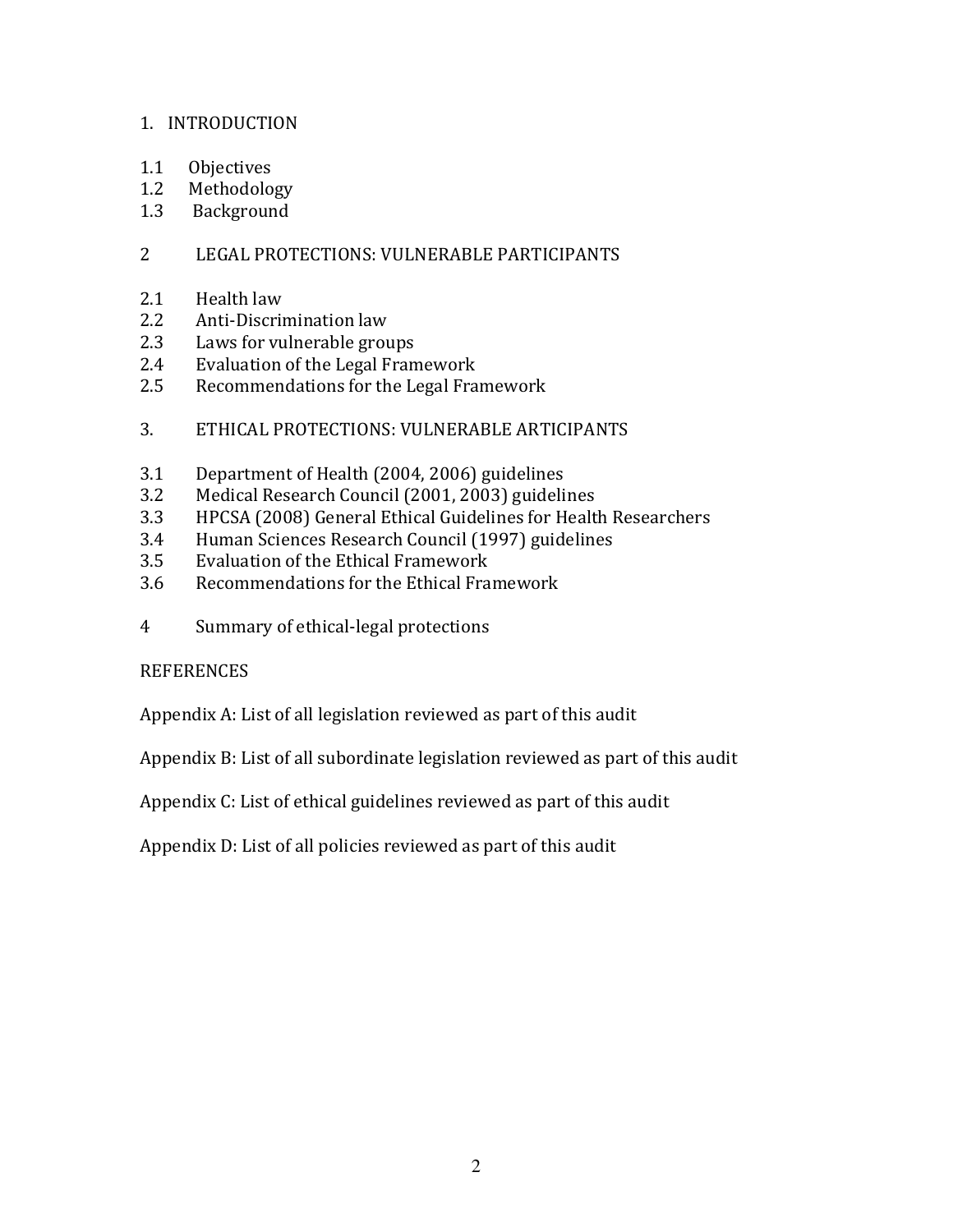## 1. INTRODUCTION

Most human rights law, ethical codes and related documents include the concept of vulnerable groups made up of individuals who are particularly in need of protection from research-related harm and exploitation. In the context of research, the recognition of vulnerable groups requires that research-related norms provide special protection for research participants considered to be vulnerable.

Current ethical guidelines (MRC, 2001, 2003, DOH, 2004) set out various protections for vulnerable research participants; however, these may not be completely harmonized (Stobie, Strode & Slack, 2005). There are limited research-specific laws to support these national ethical standards. This means that RECs are often compelled to seek guidance from general principles of non-research law (e.g. principles of health law relating to medical treatment of a patient) in order to identify protection for vulnerable groups.

# 1.1 Objectives

This ethical-legal Audit has been undertaken on behalf of a working group on vulnerable groups established by the National Health Research Ethics Council (NHREC) in 2008. It aims to:

- I dentify the nature and extent of protection for vulnerable research participants in relevant South African legislation, policies and ethical guidelines
- If Identify strengths and weaknesses of the legal-ethical framework protecting vulnerable research participants
- Determine the national minimum standards for the protection of vulnerable research participants within the current legal-ethical framework, and
- **Make recommendations for addressing gaps and weaknesses within the current** legal-ethical framework.

## 1.2 Methodology

This report was prepared by conducting a desk review for any provisions that may apply to health research with vulnerable groups in current and future, including:

- National legislation, with a special focus on research and health specific legislation, and laws governing individuals commonly considered vulnerable (such as children, prisoners and the mentally disabled) (See Appendix A for a list of all legislation reviewed),
- **•** Regulations and other forms of subordinate legislation, with a special focus on research and health specific regulations as well as those governing vulnerable groups, (See Appendix B for a list of all subordinate legislation reviewed),
- **•** National and institutional ethical guidelines governing research (See Appendix C for the list of ethical guidelines reviewed), and
- Health policies (See Appendix D for a list of policies reviewed).

Within each law, regulation, guideline or policy, the Audit sought to identify not only who was protected as a 'vulnerable group', but **how** they were protected in terms of the relevant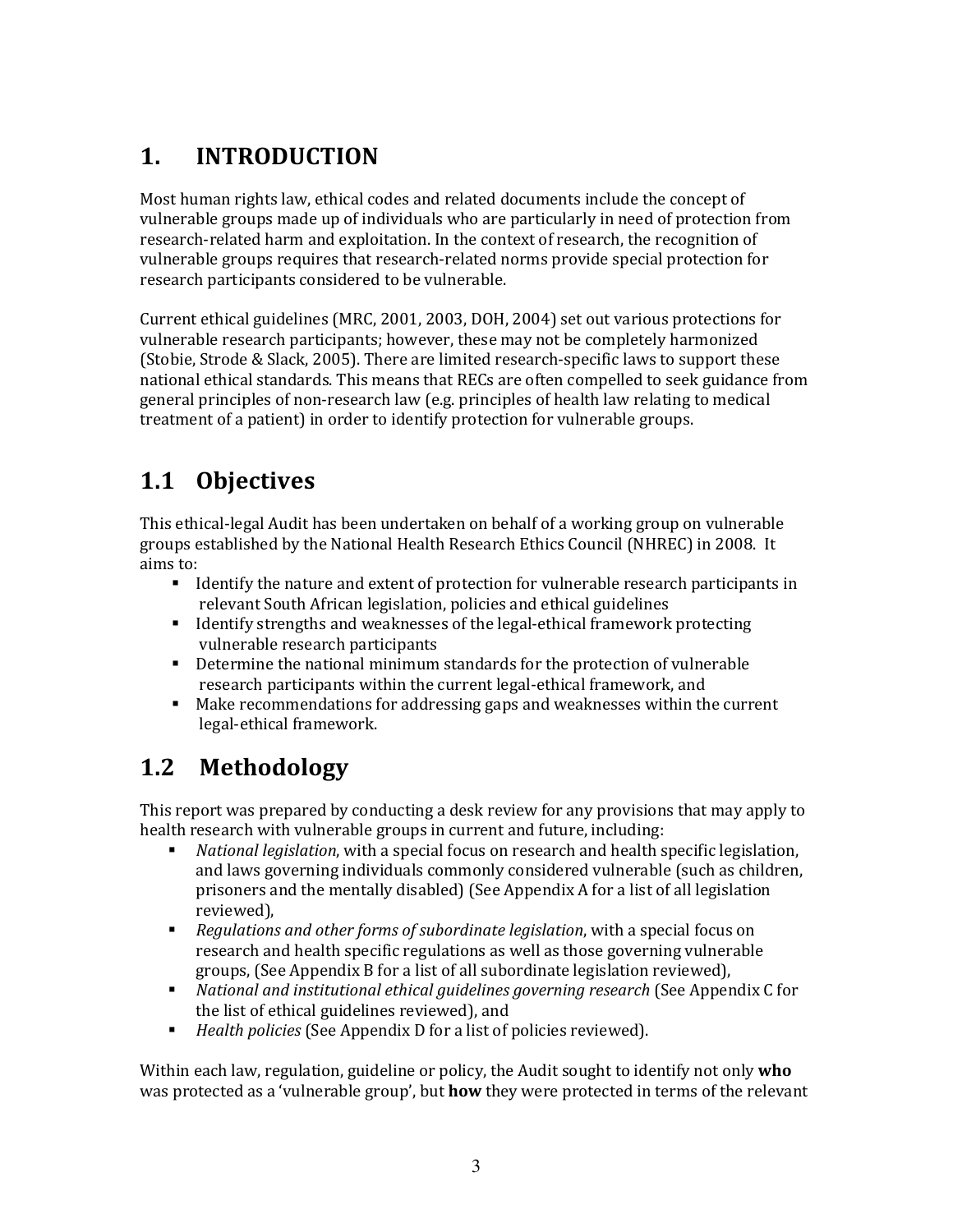norms and standards. The findings were used to develop an overall picture of the protection afforded to vulnerable groups within the South African legal-ethical framework.

## 1.3 Background

The Belmont Report (National Commission, 1979), one of the landmark ethical milestones in the US, does not explicitly use the term 'vulnerable groups'. However, it identifies 'certain groups, such as racial minorities, the economically disadvantaged, the very sick, and the institutionalised' as having 'dependent status' and 'compromised capacity for free consent'. The Report is concerned that these groups were more likely to be recruited into studies without enjoying the benefits of the study findings. Specific mention is made of children, the profoundly retarded, the seriously mentally ill, the demented and the unconscious, although this did not claim to be a definitive list. The Report coined the term 'diminished autonomy', and as a result this became the basis for identifying various groups as vulnerable and deserving of special measures for their protection. The two main criteria for diminished autonomy here appear to be the dependent status of the individuals, and the inability or limited capacity to provide free consent.

The National Bioethics Advisory Commission frames vulnerability in terms of circumstances that render participants more vulnerable. Here, the implication is that vulnerability is related to persons being more open to harm (such as children) or more subject to coercion (such as institutionalised persons). The Commission also attends to situational conditions that make certain groups less likely to be included in a study, because they were *more* complicated biologically (such as in the case of women) or more inconvenient. As a result, the Commission asserts that while vulnerable groups need added protection, it is unethical to simply exclude vulnerable groups from studies because of additional barriers to their involvement.

The Helsinki Declaration of the World Medical Association (2008) frames vulnerability both in terms of examples (economically disadvantaged, patients in care) and in terms of criteria (cannot give consent, refuse consent, pressured to give consent, those who will not benefit personally from research).

The CIOMS (2002) declaration defines vulnerable persons as 'those who are relatively (or absolutely) *incapable of protecting their own interests* ... they may have insufficient power, intelligence, education, resources, strength or other needed attributes to protect their own interests." Like the US standards, this definition revolves around limited capacity or freedom to give or decline consent (Macklin, 2003). CIOMS goes on to provide a list of examples of vulnerable groups including subordinate members of hierarchies (students, military personnel), elderly people with dementia, nursing home residents, people on welfare or social assistance, poor people, the unemployed, patients in emergency rooms, ethnic and racial minorities, homeless, nomads, refugees, displaced persons, prisoners, patients with incurable diseases, politically powerless persons, members of communities unfamiliar with modern medical concepts.

Recent publications acknowledge traditional definitions of 'vulnerability' as persons that lack decisional capacity/ have inadequate capacity to consent, or have dependant status, or are at increased risk of harm/ especially susceptible to research harms, but also argue that the term has become rather expansive (c.f. Levine et al., 2001).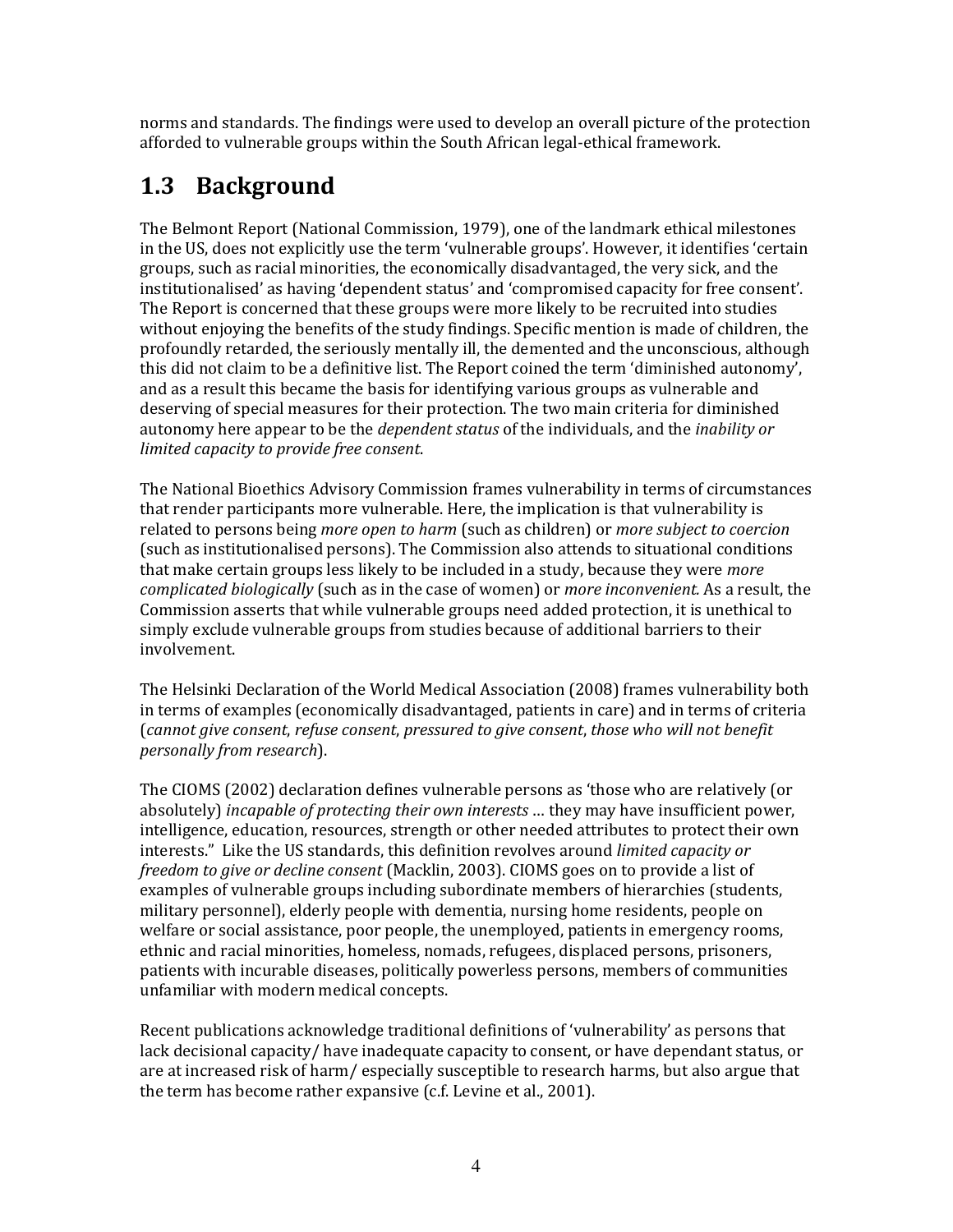## 2 LEGAL PROTECTIONS: VULNERABLE PARTICIPANTS

South Africa's current legal framework does not contain any specific laws addressing health research. There are, however, some legal provisions regulating aspects of health, for example, section 73 of the National Health Act requires all institutions and health establishments at which health research is conducted, to establish or have access to an ethics committee. There are also some provisions which could be applied to research, for example, section 129 of the Children's Act (No 38 of 2005) provides for a child of 12 years or older to consent independently to medical treatment. This means that a child of 12 years and older could consent independently to health interventions within a research project (Strode, et al., 2009). Additionally, there are various pieces of legislation that protect the rights and welfare of vulnerable persons generally, which would apply to those persons as research participants.

The legal situation is currently in a state of flux. The National Health Act No 61 of 2003 contains research-specific provisions  $(s71)$ ; however these provisions have yet to be put into operation. Accordingly references to the future ethical-legal framework are highlighted in grey within this report.

## 2.1 Health law

Prior to the recent promulgation of the National Health Act No 61 of 2003, there was no legal provision for the regulation of research in South Africa. The Act contains a number of provisions relevant to the regulation of research in general, as well as some provisions specifically pertinent to the protection of vulnerable research participants. However s71 of the Act which deals with health research is not yet in operation and accordingly none of its provisions are binding on researchers or Research Ethics Committees.

#### 2.1.1 Who is protected?

Section 2(c)(iv) of the National Health Act (2003) makes reference to the following vulnerable groups:

- Women
- Children
- Older persons
- **Persons with disabilities**

Section 5 of the Act also provides specific protection for a user (patient) requiring emergency medical treatment.

The Patients' Rights Charter (Department of Health , 2002) also provides for the special needs of vulnerable patients including newborn infants, children, pregnant women, the aged, the disabled, patients in pain, and patients with HIV/AIDS. Furthermore the HIV and AIDS and STI Strategic Plan for South Africa 2007 – 2011 recognises the need to protect the rights of people affected by HIV and AIDS.

#### Future law

 The draft Regulations relating to Research on Human Subjects, 27 February 2007 provide specific protection for the following vulnerable groups in research: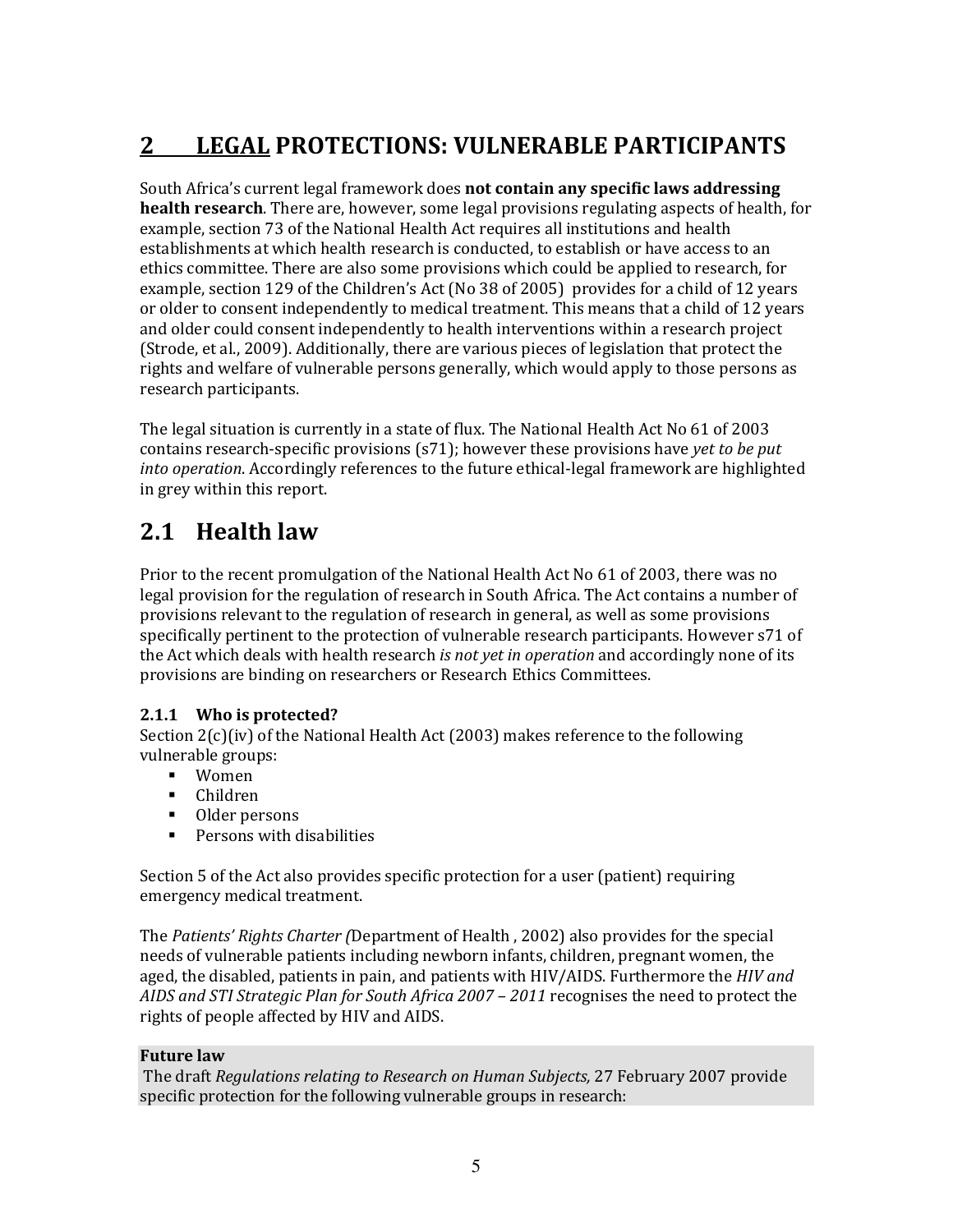- Children
- **Persons with intellectual or mental impairments**
- Persons in dependent relationships or comparable situations (including older persons and their caregivers, patients and health care professionals, students and teachers, persons with life-threatening diseases, prisoners and prison authorities); and
- Women (including pregnant women and their foetuses).

#### 2.1.2 How are they protected?

The National Health Act (2003) provides for the following protection for vulnerable groups:

- **Prioritisation of the health needs of vulnerable groups: The objectives of the Act in s**  $2(c)(iv)$  include to protect, respect, promote and fulfil the rights of vulnerable groups such as 'women, children, older persons and persons with disabilities'. Persons requiring emergency medical treatment may not be denied treatment in terms of s 5. In terms of research, the National Health Research Committee is given the power in s 70(2) to identify health research priorities for the country, with due regard to the health needs of these vulnerable groups. Furthermore the Health Research Policy in South Africa (Department of Health, 2001) provides for mechanisms to address priority health needs in research and to ensure that health research addresses the health concerns of vulnerable groups such as the 'rural poor, women and people with disabilities'.
- **•** Provision for informed consent for all persons: The principle of providing informed consent to medical treatment or an operation is a well-established principle of our common law, and is also now set out in s 7 and 8 of the National Health Act. While this principle certainly applies to, and is important for, all people including those considered particularly vulnerable, it is not a protection specific to vulnerable groups, nor is it specific to research. The Act provides further in s 11 that, if research is to be conducted at a health establishment, the patient must be informed that the service is part of a study. Furthermore consent must be obtained from the user, their health care provider, the head of the health establishment and the relevant health research ethics committee.

Furthermore, in terms of common law, in order for consent to be valid, the following factors need to be present:

- The patient must have knowledge of the nature and extent of the harm or risk involved in a medical procedure;
- The patient must appreciate and understand the nature of the harm or risk;
- The patient must have consented to the harm or assumed the risk (Lambert v Hefer NO 1995 (2) SA 507 G-H);
- The medical treatment provided must be lawful and not something considered to be against the values of our community; and
- The person consenting must have capacity (Dada & McQuoid Mason, 2001).

#### Future law

Consent norms. Consent may only be obtained after the participant has been informed of any negative or positive consequences the research may have for his/her health (s  $71(1)(b)$ ) National Health Act No. 61 of 2003).

Minor's participation in research: Section 71(2) and (3) of the Act provide for the circumstances in which a minor may participate in research. The section requires a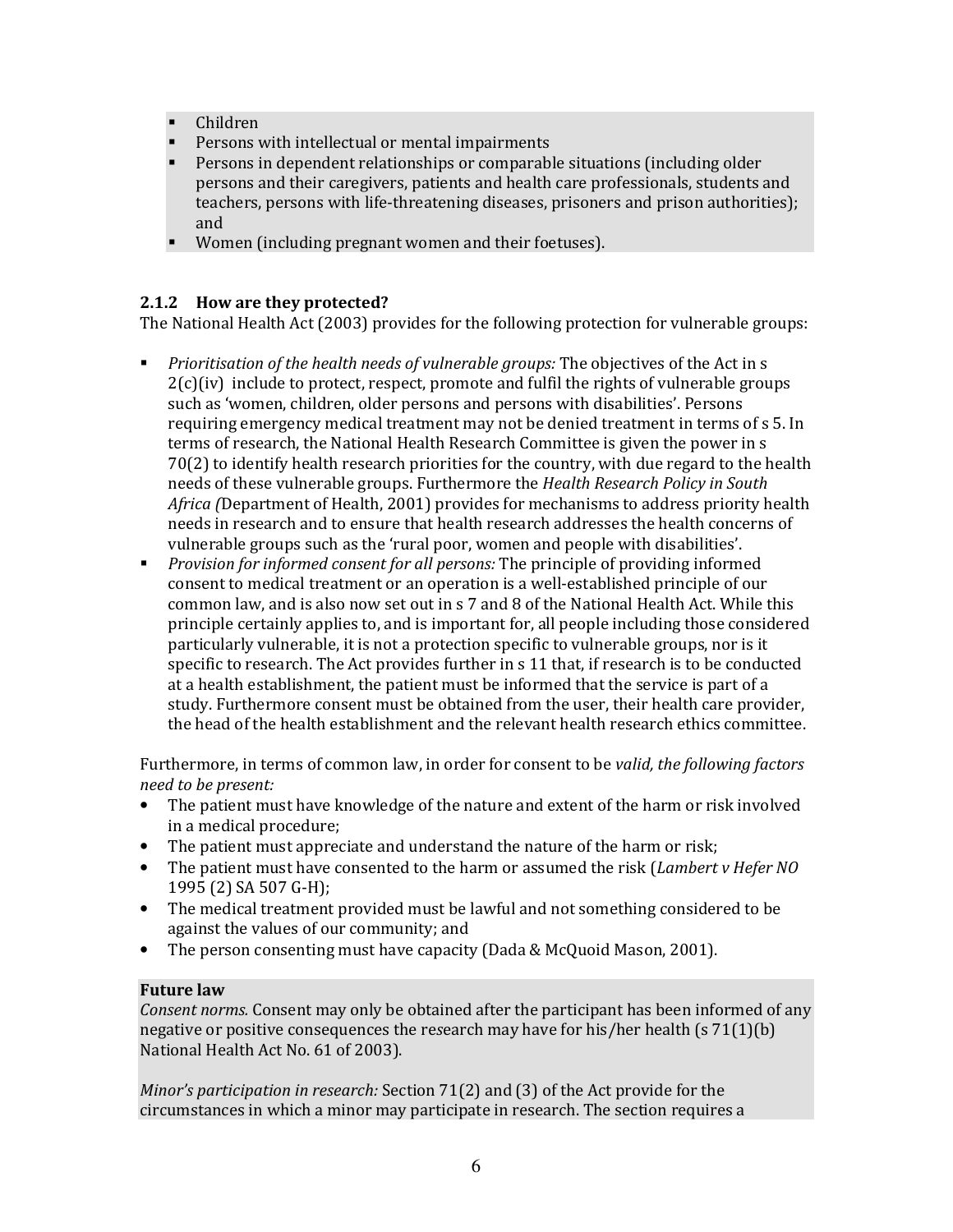justification for research on a minor (particularly in the case of 'non-therapeutic research', where strict risk-benefit standards apply), proxy consent by a parent or guardian, and the consent of the minor where he or she is capable of providing it. This section is not yet in operation. There are also several criticisms of the Act. It has been argued that the Act is overly protectionist, for example, the requirement that ministerial consent be obtained for all non therapeutic research with minors is very broad and will in all likelihood deter low risk research with children (Strode, Slack, Wassenaar and Singh, 2007).

The draft Regulations relating to Research on Human Subjects, 2007 provide further, detailed protection for children, the mentally ill, people in dependent relationships, and women. When the regulations are finalised, the following legal protection will exist for these vulnerable groups:

- Selection and Recruitment: The exclusion of women from research will have to be scientifically justified
- Risk-benefit standards: Stringent risk-benefit standards are set for the participation of children, the mentally ill and pregnant women in research
- Justification for research: Research may only be conducted with children, the mentally ill and pregnant women where the research is justifiable (that is, the research can only be done on this population, the research will meet the health needs of this population)
- Informed Consent: Detailed provision is made for informed consent in the case of children (in order to provide for proxy consent by a parent / guardian and the right of the child to refuse consent) and the mentally ill (in order to provide for evaluations of capacity to consent independently, and that appropriate proxy consent is provided).
- Special attention to persons in dependent relationships or comparable situations: The Regulations oblige researchers to pay special attention to this vulnerable group of participants.

## 2.2 Anti-Discrimination law

### 2.2.1 Who is protected?

The Constitution of the Republic of South Africa, 1996 and the Promotion of Equality and Prevention of Unfair Discrimination Act No 4 of 2000 ('the Equality Act'), protect the rights and welfare of various vulnerable groups. Grounds for non-discrimination include gender, sex, pregnancy, ethnic or social origin, age, disability, language and birth. In effect, this gives protection to, amongst others:

- Women (including pregnant women)
- Children
- **People with Disabilities**
- **People for whom English is not their first language; and**
- Ethnic minority groups, homeless persons, refugees, nomads.

The Equality Act provides specific protection for non-discrimination on the grounds of race, gender and disability, over and above the general prohibition against discrimination. Furthermore it places positive obligations on the state to promote equality i.e. this obliges the state to take steps to ensure that unfair discrimination does not occur.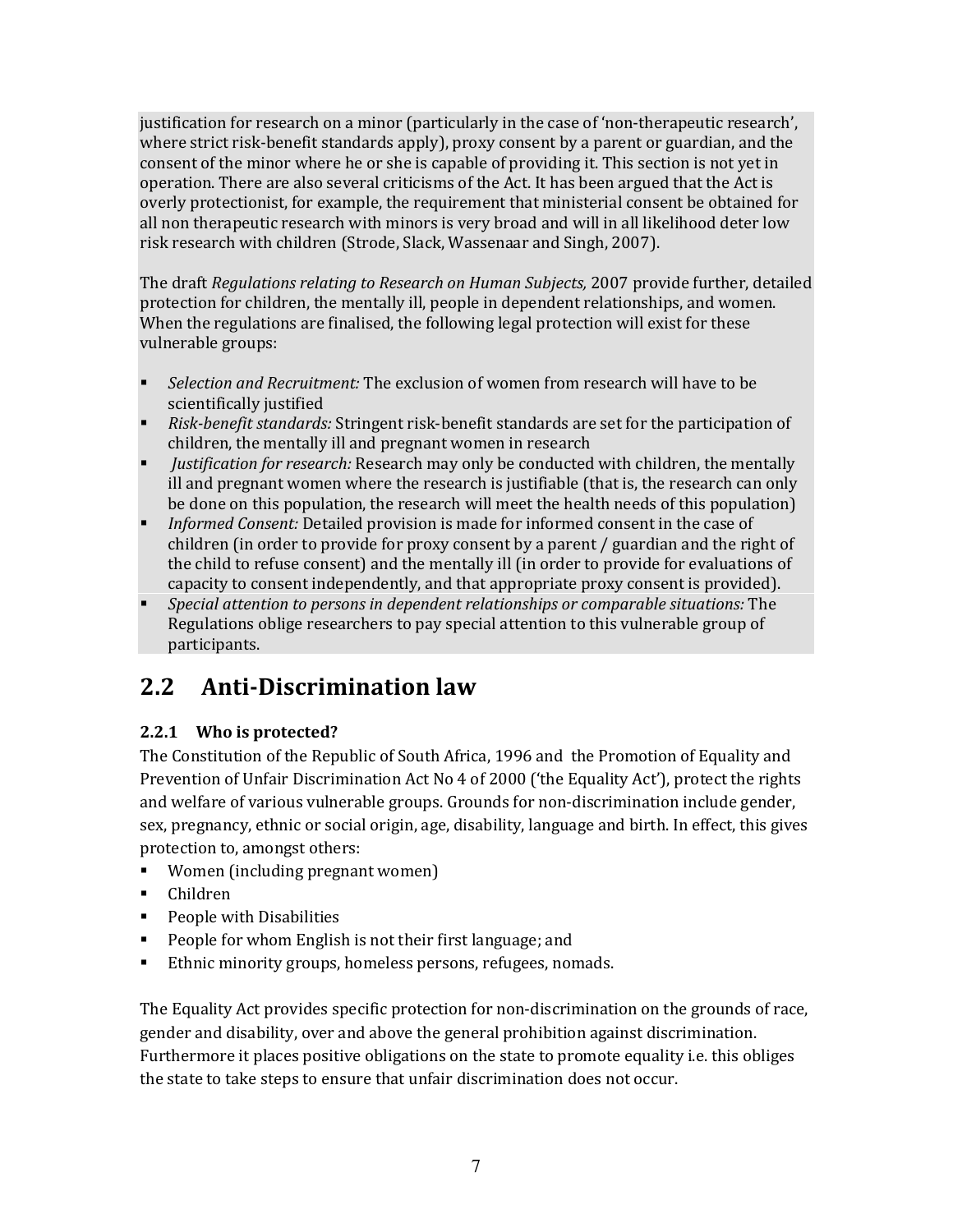#### 2.2.2 How are they protected?

The Constitution and the Equality Act protect vulnerable groups from being unfairly discriminated against on various grounds, such as their age in the case of children, or their gender in the case of women. The Equality Act provides specific protection from discrimination on the basis of race, gender and disability. Applied to research, the legal provisions provide the following protection for vulnerable research participants:

- **Protection from unfair discrimination in terms of research participation: The Constitution** and Equality Act protections from unfair discrimination would help to protect vulnerable participants from being unfairly excluded from research simply because of their status as, for example, a women or a child;
- **Protection from stigma and discrimination as research participants: Vulnerable and** socially marginalised groups may be at increased risk of stigma and discrimination from research participation. Researchers would be obligated to protect vulnerable research participants from stigma and discrimination related to research.

## 2.3 Laws for vulnerable groups

#### 2.3.1 Who is protected?

There are a number of laws specific to particular vulnerable groups. For example, in South Africa there are children's laws, laws relating to the mentally ill and laws providing for prisoners (see table below for examples of 'vulnerable groups' and relevant laws). Although these laws do not generally deal with research participation, they nevertheless give some indication of who is viewed as in need of additional protection by law.

| <b>Vulnerable Group</b>                         | Source of law                                                                                                                                                                             | Legal protection                                                                                                                                                                                                                                                                                                                                                                                 |
|-------------------------------------------------|-------------------------------------------------------------------------------------------------------------------------------------------------------------------------------------------|--------------------------------------------------------------------------------------------------------------------------------------------------------------------------------------------------------------------------------------------------------------------------------------------------------------------------------------------------------------------------------------------------|
| Children                                        | Children's Act<br>Domestic Violence Act<br>Sexual Offences Act<br>Choice of Termination of<br>Pregnancy Act<br><b>Equality Act</b><br><b>Basic Conditions of</b><br>Employment Act        | Decisions affecting children must consider their best<br>interests<br>Children may not be discriminated against on the basis<br>of their "health status"<br>Children who are identified as being abused or<br>neglected must be reported to appropriate authorities<br>Children may only be treated with informed consent<br>Children have the right to privacy regarding their health<br>status |
| Women (including pregnant and<br>nursing women) | Choice of Termination of<br>Pregnancy Act<br><b>Equality Act</b><br>Domestic Violence Act<br><b>Employment Equity Act</b><br>Basic Conditions of<br>Employment Act<br>Sexual Offences Act | Women have the right to equality<br>Women have the right to reproductive health choices<br>including terminations of pregnancy                                                                                                                                                                                                                                                                   |
| Persons with mental illnesses                   | Mental Health Care Act                                                                                                                                                                    | Decisions regarding patients with mental illness must be<br>taken with regard to their best interests                                                                                                                                                                                                                                                                                            |

| Table 1: Legal protection for vulnerable groups |  |
|-------------------------------------------------|--|
|-------------------------------------------------|--|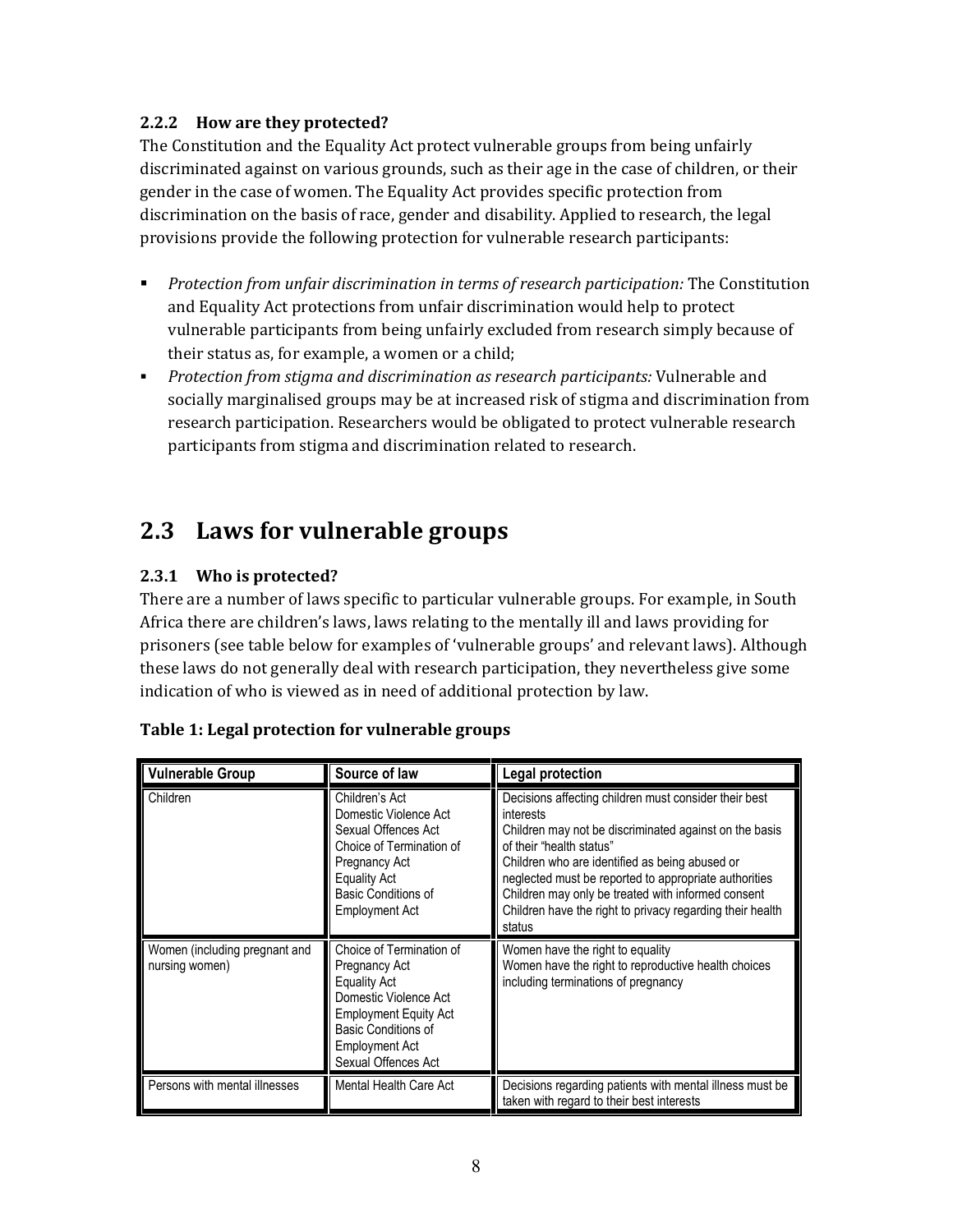| <b>Vulnerable Group</b>               | Source of law                                                                                                                                               | Legal protection                                                                                                                                                                                                                                                                                    |  |  |  |
|---------------------------------------|-------------------------------------------------------------------------------------------------------------------------------------------------------------|-----------------------------------------------------------------------------------------------------------------------------------------------------------------------------------------------------------------------------------------------------------------------------------------------------|--|--|--|
|                                       |                                                                                                                                                             | They are protected against exploitation and abuse. This<br>includes mandatory reporting of any identified abuse<br>Patients with mental illnesses may not be discriminated<br>against                                                                                                               |  |  |  |
| Persons with restricted freedom       | Youth Justice Act<br><b>Correctional Services Act</b>                                                                                                       | Prisoners rights must be respected<br>They may not receive medical treatment without<br>informed consent                                                                                                                                                                                            |  |  |  |
| Members of hierarchical<br>structures | Schools Act<br>South African National<br>Defence Force Act<br>Labour Relations Act<br><b>Employment Equity Act</b><br>Basic Conditions of<br>Employment Act | Learners rights are protected<br>Members of the military have defined rights regarding<br>their employment and the circumstances in which they<br>may for example, join trade unions<br>Employees have rights which protect them against for<br>example, unfair dismissal and unfair discrimination |  |  |  |
| Persons in dependant<br>relationships | Domestic Violence Act                                                                                                                                       | Persons in abusive relationships may apply for<br>protection orders from a magistrate to prevent their<br>abuser from physically or emotionally abusing them                                                                                                                                        |  |  |  |
| Refugees                              | Refugees Act                                                                                                                                                | Refugees have rights of residence in South Africa within<br>defined circumstances                                                                                                                                                                                                                   |  |  |  |

#### Children:

Children are given similar protections to those provided to all patients (such as the right to confidentiality with regard to health information(s 13, Children's Act, 2005). They are also given additional protection in, for example, child care and criminal law, to protect them from harm. There are currently limited research-specific provisions in place. Relevant protections include the following:

- Best interests of the child: The best interests of the child are paramount in all matters concerning children.Applied to research, this means that decision-making regarding research participation must take into account the 'best interests' of the child standard (s 28(2), Constitution of the Republic of South Africa, 1996, s 6 and 7, Children's Act No 38 of 2010)
- Non-discrimination due to heath status: Section 6 of the Children's Act (No. 38 of 2005) includes a number of general principles that the Act is based on including child's right not to be discriminated against on the basis of their "health status"
- Mandatory Reporting: Any person who becomes aware of abuse (both physical and sexual) or neglect of a child is obliged to report this to the relevant authorities (s 54(1)(a), Criminal Law (Sexual Offences and Related Matters) Amendment Act No 32 of 2007, s 110, Children's Act No 38 of 2010). Applied to research, these provisions protect child research participants from exploitative research, and furthermore, place obligations on researchers to identify and report children in need of protection, even where this may interfere with research objectives or burden the research process
- Detailed provision for informed consent for medical treatment performed on children: Our children's laws set out detailed provisions for informed consent for children's medical interventions. Applied to research, this means children may have the capacity to consent independently to certain health-related interventions/ procedures within a research protocol. Although these provisions do not refer specifically to research, they are an indication of the law's protection of children in this area, and, in the past, have been argued to apply to the case of 'therapeutic'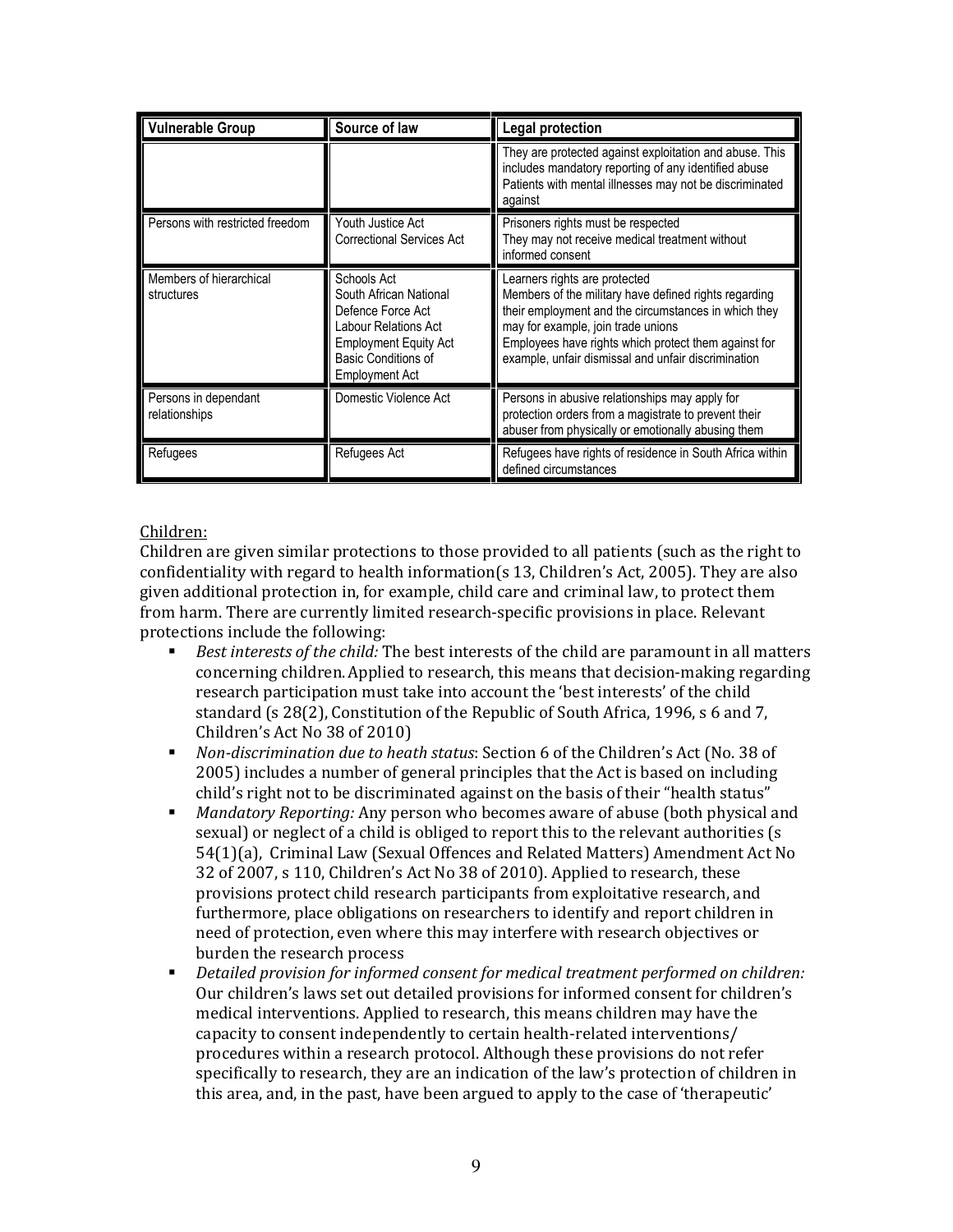research involving minors. Children's law allows children of a certain age to consent independently to medical treatment (including HIV testing) (Strode et al., 2010) and provides for proxy consent by a parent, guardian or care-giver in the case of children who are incapable of consenting independently (, s 129 – 132, Children's Act No 38 of 2005)

- **Provision for anonymity in specified health research: The Children's Act No 38 of** 2010 provides that where research is conducted on children's court case records, Part A of the Register (relating to child abuse and neglect) or the adoption register, no information relating to the identity of the child must be included in the research (s 66, 115 and 248, Children's Act No 38 of 2010). This means that research involving these official records must ensure that a child cannot be identified by the research
- **Privacy regarding health status: The Children's Act provides that every child has the** right to privacy regarding his/her health status. This would apply to both therapeutic and research environments (s 13, Children's Act, No. 38 of 2010).

#### Mentally Ill or Disabled:

The Mental Health Act No 17 of 2002 in s 8(1) provides for the care, treatment and rehabilitation of persons who are mentally ill. It provides for various rights of mental health care users that are common to all patients (such as the right to human dignity and privacy, the right to confidentiality in s 13, the right to treatment only with informed consent, and the provision in s 9(1) for proxy consent in the case of those who are incapable of consenting) and that would apply to their participation in research. There are no research specific provisions; however, specific additional protection includes the following:

- Best interests of the mental health care user: As with children, our law provides that in performing the rights and duties set out in the Act, regard must be had for what is in the best interests of the mental health care user (s 7(2) Mental Health Act No 17 of 2002). Applied to research, research that is not in the 'best interests' of the mental health care user would not be lawful.
- **Protection from exploitation, abuse and degrading treatment: Mental health care users** must be protected from exploitation (s  $11(1)(a)$ , Mental Health Act No 17 of 2002), and this would include protection from exploitative research
- Mandatory Reporting: Any person who witnesses any form of exploitation, abuse or degrading treatment towards a mental health care user is obliged to report this (s 11(2) Mental Health Act No 17 of 2002). Applied to research, this would create an obligation upon research staff to report exploitation of mental health care users within research
- Non-Discrimination: Mental health care users are protected from unfair discrimination on the grounds of mental health status (s 24 Mental Health Act No 17 of 2002). Applied to research, research that unfairly discriminates against a mental health care user, that unfairly excludes them from participation or that places a mental health care user at risk of stigma and discrimination, would be not permissible.

#### Employees:

The Labour Relations Act No 66 of 1995 and the Employment Equity Act No 55 of 1998 protect the rights of employees. There are no research specific provisions. However the following protections are relevant:

 Protection against unfair dismissal: Employees may only be dismissed in certain defined circumstances (s185, Labour Relations Act No 66 of 1995). Applied to research this means that they cannot be penalised in this way for refusing to participate in health research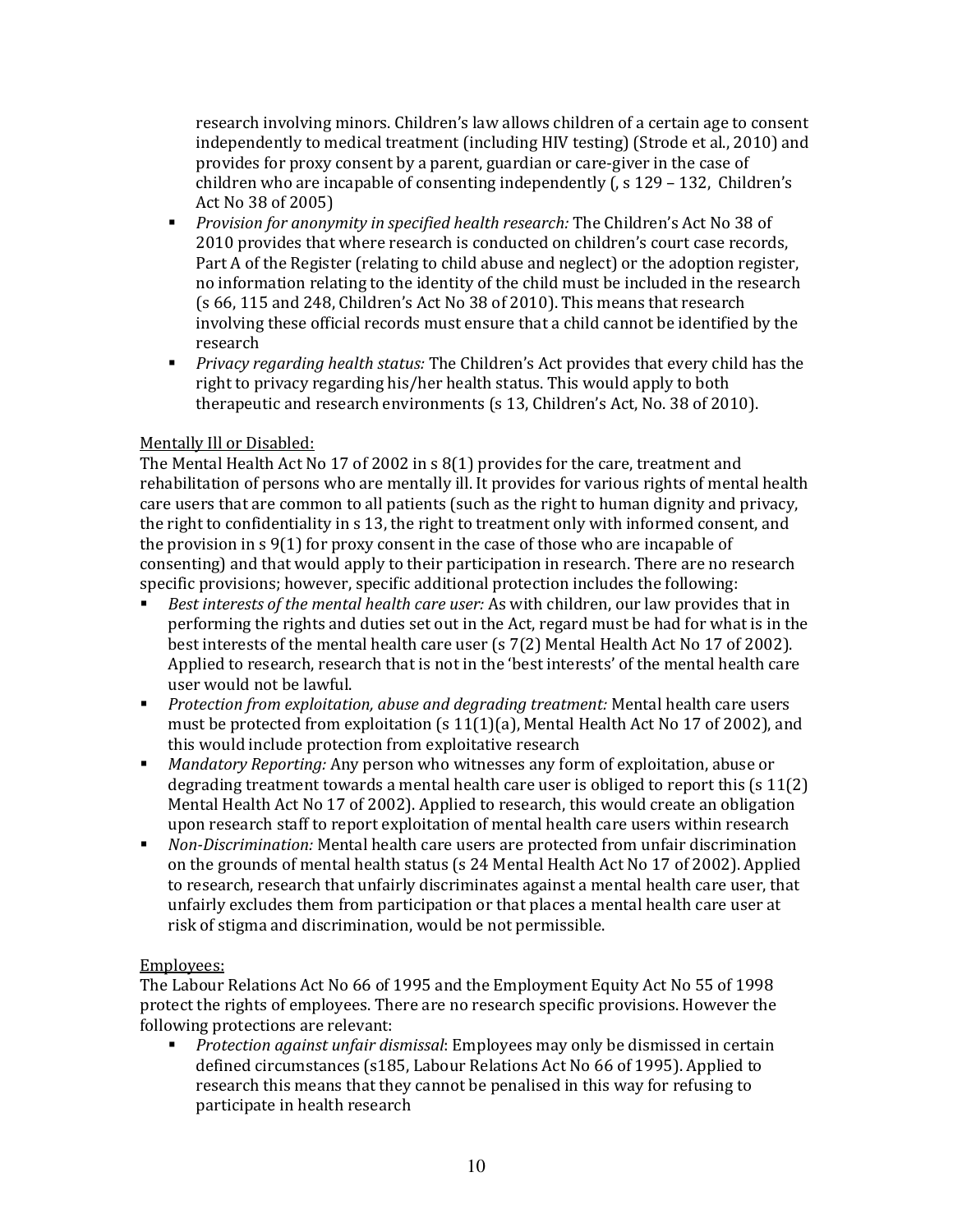- **Non-Discrimination: Employees are protected from unfair discrimination on various** grounds (including, amongst others, HIV status) in terms of s 6 of the Employment Equity Act (No. 55 of 1998). Applied to research, research that unfairly discriminates against an employee, or that exposes an employee to stigma and discrimination, should not be permitted
- **•** Prohibition of medical testing: Medical testing of an employee is prohibited, unless justified by the medical facts, employment conditions, social policy, the fair distribution of employee benefits or the inherent requirements of the job. This has implications for health research involving employees at their workplace, in that it means that the researchers must be able to show that any medical testing that forms part of the research is justified
- Prohibition of HIV testing: HIV testing of an employee is prohibited, unless justified by an order of the Labour Court. This has implications for health research involving employees at their workplace, particularly if the research is conducted without consent. The Labour Court has held in the case of Joy Mining Machinery v National Union of Metal Workers of South Africa and Others ( 2002 (23) ILJ 391) that anonymous, unlinked HIV surveillance research involving HIV testing is justifiable.

#### Prisoners:

The Correctional Services Act, No. 111 of 1998 protects the rights of prisoners. The accompanying regulations (No. 26626 published on the 30 July 2004) deal specifically with research involving prisoners. These provisions are somewhat contradictory. They exclude prisoners from participating in research (which also prevents them from benefiting from certain forms of research). Regulation 7 provides that a prisoner may not, even with his or her consent, be subjected to any medical, scientific experimentation or research. However the regulation provides further that a prisoner may participate in clinical trials with the Commissioner's approval. Despite this contradictory guidance (which seems to suggest that prisoners may only participate in clinical research, not social science research), there are other protections which are relevant:

- Treatment only with informed consent: Section 12(4)(a) of the Act provides that prisoners must give their informed consent to all medical examinations and treatment (Correctional Services Act, No. 111 of 1998). Applied to research, this means that prisoners must give their consent to 'therapeutic' research participation.
- Prisoners' rights must be protected: Section  $4(2)(c)$  provides that the rights of prisoners as established by the Act may not be violated (Correctional Services Act, No. 111 of 1998 ). Applied to research, any research involving prisoners would only be lawful if it did not infringe any of their rights.

| Area of law providing<br><b>protection</b> | Law establishes a risk<br>standard to protect<br>vulnerable participant | Law requires informed consent for research<br>participation                                                     |
|--------------------------------------------|-------------------------------------------------------------------------|-----------------------------------------------------------------------------------------------------------------|
| Health law                                 | No                                                                      | Yes                                                                                                             |
| Anti-discrimination law                    | No                                                                      | No                                                                                                              |
| Children's law                             | No                                                                      | Law requires informed consent to medical treatment,<br>and this could include consent to 'therapeutic' research |

#### Table 2: Summary of current legal protection for vulnerable groups in health research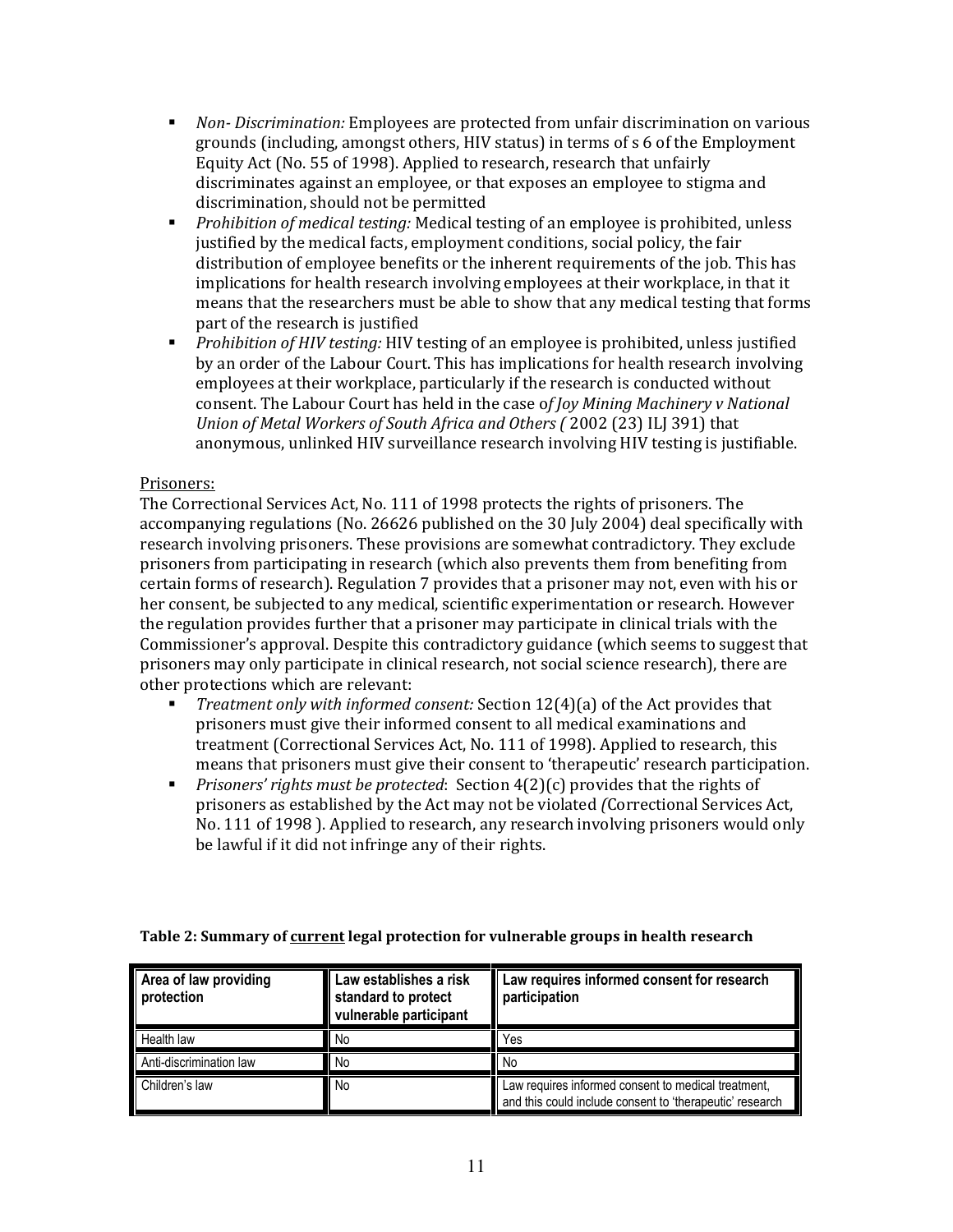| Area of law providing<br>protection | Law establishes a risk<br>standard to protect<br>vulnerable participant                                                           | Law requires informed consent for research<br>participation                                                     |  |
|-------------------------------------|-----------------------------------------------------------------------------------------------------------------------------------|-----------------------------------------------------------------------------------------------------------------|--|
| Employment law                      | No                                                                                                                                | No                                                                                                              |  |
| Correctional services law           | Yes, an indirect risk standard<br>exists as the Regulations<br>attempt to protect prisoners<br>by excluding them from<br>research | Law requires informed consent to medical treatment,<br>and this could include consent to 'therapeutic' research |  |

## Table 3: Summary of future legal protection for vulnerable groups in health research

| Area of law providing protection | Law establishes a risk standard<br>to protect vulnerable research<br>participants                                              | Law requires informed consent to<br>research participation                                                         |  |
|----------------------------------|--------------------------------------------------------------------------------------------------------------------------------|--------------------------------------------------------------------------------------------------------------------|--|
| Health law                       | Yes, for children in the National Health<br>Act. There are no risk standards for<br>other vulnerable groups                    | Yes, in the National Health Act                                                                                    |  |
| Anti-discrimination law          | No                                                                                                                             | No                                                                                                                 |  |
| Children's law                   | No                                                                                                                             | Law requires informed consent to medical<br>treatment, and this could include consent<br>to 'therapeutic' research |  |
| Employment law                   | No                                                                                                                             | No                                                                                                                 |  |
| Correctional services law        | Yes, an indirect risk standard exists as<br>the Regulations attempt to protect<br>prisoners by excluding them from<br>research | Law requires informed consent to medical<br>treatment, and this could include consent<br>to 'therapeutic' research |  |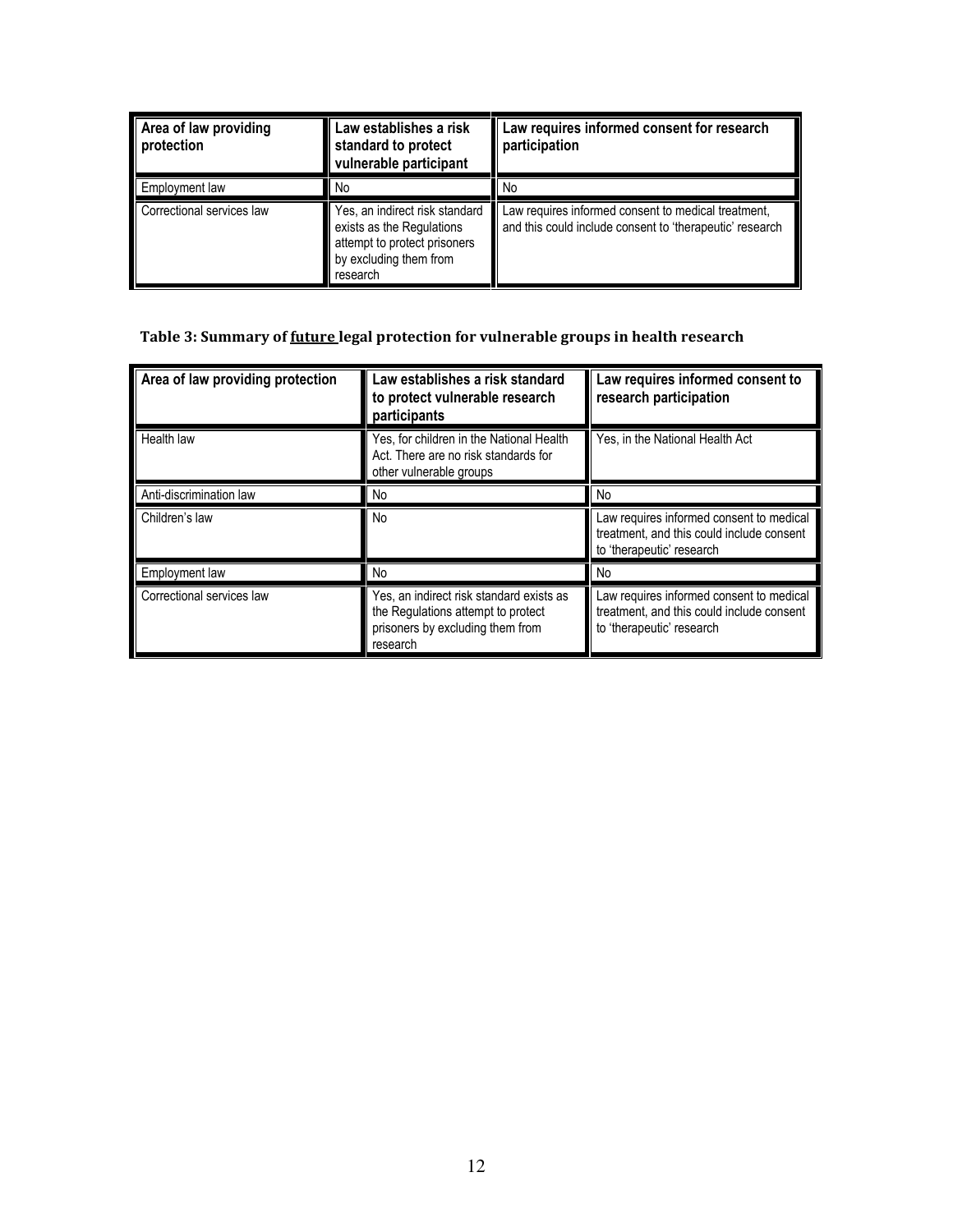## 2.4 Evaluation of the Legal Framework

#### 2.4.1 Strengths of Legal Framework

The legal framework for protection of vulnerable participants shows the following strengths:

- 1. The South African legal framework recognises and protects many of the same vulnerable groups (such as women, children, the aged and the disabled) as do national ethical guidelines (see next section). The protection in law is (for the most part) not specifically related to research participation, however, the fact that the law has created special protection for certain vulnerable groups (such as people with disabilities and children) means that a legal framework is in place for identifying such groups.
- 2. South African law does contain provisions that would promote the rights of vulnerable groups in research (in particular, there are well developed laws on informed consent). These provisions are **not** currently research-specific, however, they can be applied to the context of research. Additionally, there are provisions that would protect vulnerable groups from:
	- o Unfair discrimination related to research
	- o Maltreatment, abuse, neglect or degradation during the research process
	- o Harmful or exploitative research; and
	- o Participation in research without voluntary and informed consent.

#### 2.4.2 Weaknesses of legal framework

The legal framework for protection of vulnerable participants shows the following weaknesses:

- 1. There are no specific provisions in current law for vulnerable groups in research, even though current law provides general broad protection (such as protection against unfair discrimination) to people considered to be vulnerable. Current law does not define vulnerable research participants.
- 2. Future research-specific laws will not provide adequate protection to the full range of groups considered vulnerable. S71 of the National Health Act (2003) will only address one particular vulnerable group, namely children. Furthermore, provisions related to this group are restrictive, such as the requirement of mandatory parental consent for all health research and consent from the Minister of Health for all 'non-therapeutic' research regardless of risk level. The draft regulations on human subjects (2007) do not recognise participants who are vulnerable due to broader, rights-based factors (such as social marginalisation, or illiteracy).
- 3. Neither current, nor future laws, set standards for acceptable levels of research-related risk. The future National Health Act (2003) only provides a risk standard for children participating in 'non-therapeutic research', and an indirect one for children participating in 'therapeutic research'. Given the important role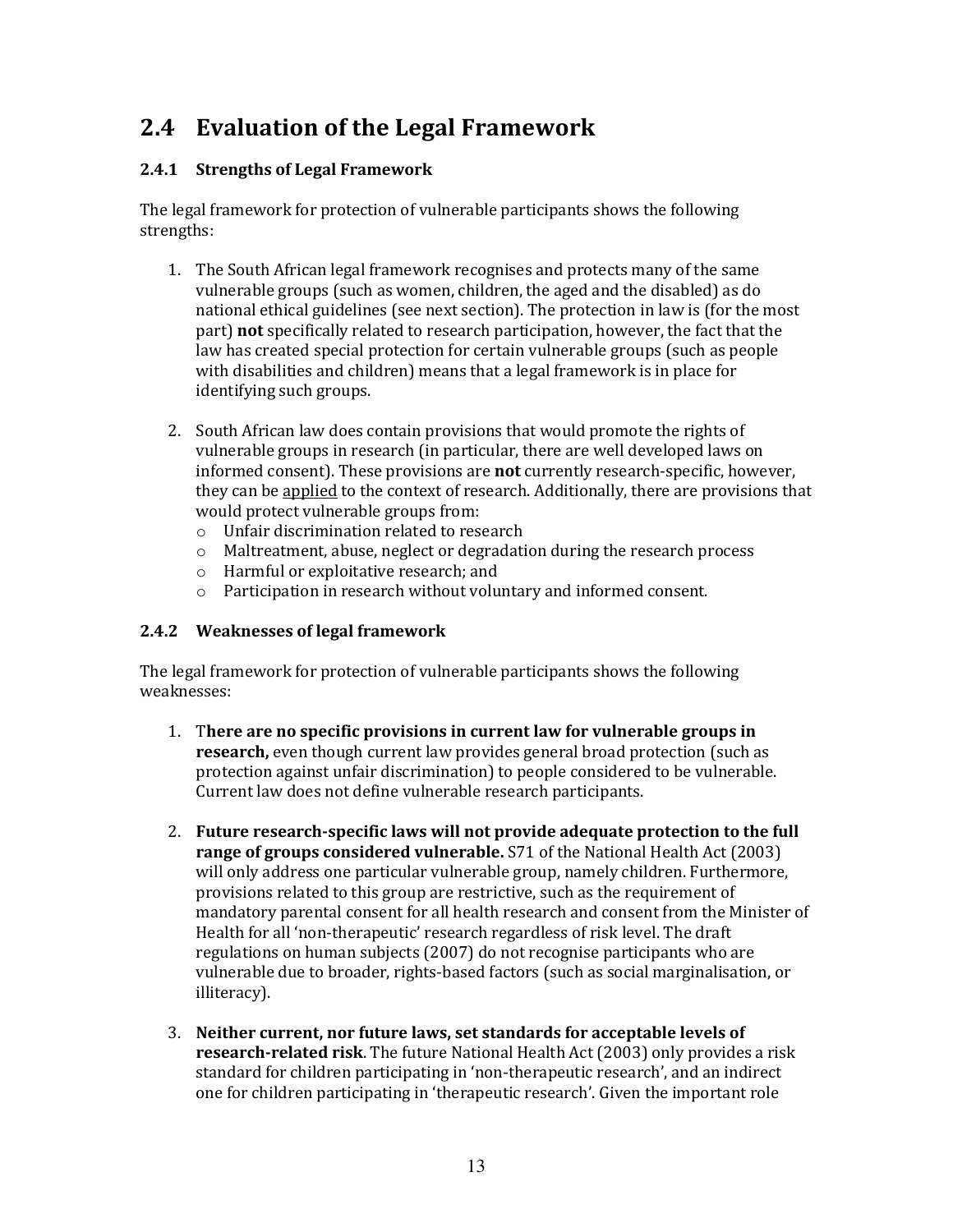that risk standards play in protecting vulnerable participants this is a significant omission.

4. Current law requires informed consent to research, however, detailed guidance is not provided on issues such as who can provide proxy consent, when children would have the capacity to consent independently etc (s 12, Constitution of the Republic of South Africa, 1996). The future NHA (2003) consent provisions are restrictive as they require written informed consent in all circumstances (s 71, National Health Act, No. 61 of 2003). This failure to create a balanced approach to informed consent is a significant weakness in our legal framework.

## 2.5 Recommendations for the Legal Framework

Legal protection for vulnerable groups could be enhanced by:

- 1. Including broad basic protections for vulnerable groups participating in research within specific legislation relating to particular groups: such as employment legislation, correctional service and youth offender legislation, mental health legislation, and education laws. A possible example would be for the Department of Labour to develop a Code of Good Practice providing guidance on research in the employment sector. It is recommended that this process of enhancing research protections for vulnerable groups in non-research specific laws be done in an incremental fashion with an initial focus on strengthening the protections for employees and prisoners.
- 2. Improving research specific protections for members of vulnerable groups: A number of changes to the National Health Act could enhance the research protections for vulnerable groups in the future. These should include: (i) reference to a wider range of vulnerable groups as referred to in the national ethical guidelines (ii) Reviewing the provisions on informed consent so as to create a system that both protects vulnerable groups and facilitates research. More specifically, s71 of the NHA (2003) should allow for exceptions to written consent and mandatory parental consent for child research in certain circumstances (iii) The National Health Act (2003) or regulations should set out acceptable standards for research-related risk.

| Weakness                                                                                                                              | Recommendation                                                                                                                                             | Proposed way forward                                                                                                                                                                    |
|---------------------------------------------------------------------------------------------------------------------------------------|------------------------------------------------------------------------------------------------------------------------------------------------------------|-----------------------------------------------------------------------------------------------------------------------------------------------------------------------------------------|
| There are no current provisions in our law<br>which specifically protect vulnerable<br>groups participating in research               | Add basic protections for vulnerable<br>groups within specific legislation such as<br>the Labour Relations Act and the<br><b>Correctional Services Act</b> | Initially advocate for changes in the field<br>of employment and prisoner law.<br>Develop law reform proposals and submit<br>such proposals to the relevant Cabinet<br><b>Ministers</b> |
| Future research specific laws do not<br>adequately protect the full range of<br>vulnerable groups identified in ethical<br>quidelines | Amend the National Health Act                                                                                                                              | Develop detailed law reform proposals on<br>amendments to the National Health Act<br>for adoption by the NHREC and<br>submission to the Minister of Health                              |
| Neither current no future laws set<br>adequate risks standards for vulnerable<br>research participants                                | Amend the National Health Act                                                                                                                              | Develop detailed law reform proposals on<br>amendments to the National Health Act<br>for adoption by the NHREC and                                                                      |

Table 4: Summary of the key weaknesses and recommendations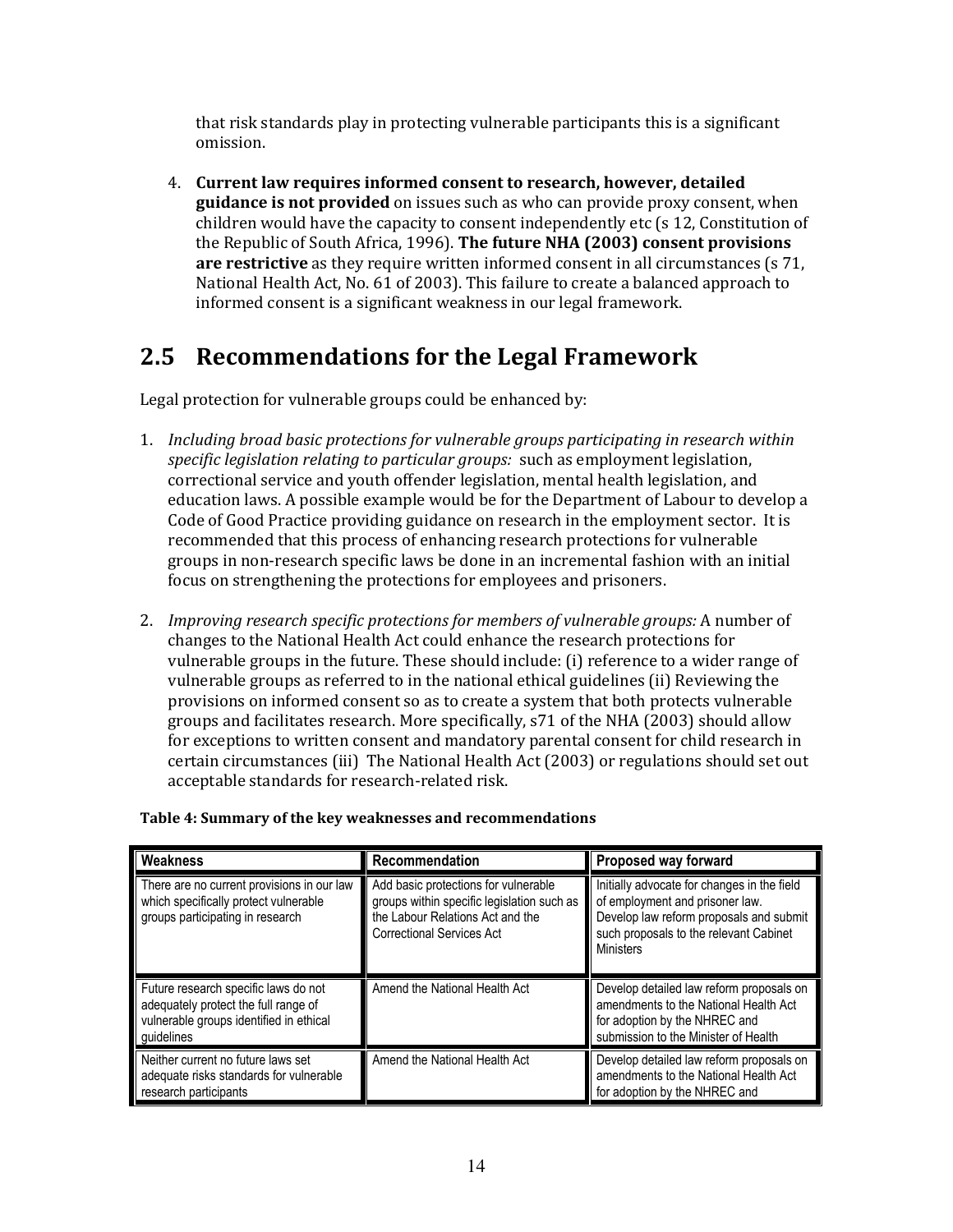| Weakness                                                                                                                                                                            | Recommendation                | Proposed way forward                                                                                                                                       |  |
|-------------------------------------------------------------------------------------------------------------------------------------------------------------------------------------|-------------------------------|------------------------------------------------------------------------------------------------------------------------------------------------------------|--|
|                                                                                                                                                                                     |                               | submission to the Minister of Health                                                                                                                       |  |
| Current law provides limited guidance on<br>informed consent to research participation<br>and the future law is highly restrictive only<br>allowing for written consent to research | Amend the National Health Act | Develop detailed law reform proposals on<br>amendments to the National Health Act<br>for adoption by the NHREC and<br>submission to the Minister of Health |  |

## 3. ETHICAL PROTECTIONS: VULNERABLE PARTICIPANTS

In terms of the National Health Act No 61 of 2003, the National Health Research Ethics Council (NHREC) has the power to determine norms and standards for research on humans and animals and for the functioning of health research ethics committees (s  $72(6)(a) - (c)$ ). In terms of these powers, the NHREC has adopted the Department of Health (2004) Ethics in Health Research: Principles, Structures and Processes as national guidance for health research ethics committees in reviewing health research.

RECs throughout South Africa are required to register with the NHREC(s 73, National Health Act, 2003) and to abide by the norms and standards set by the NHREC and the Department of Health, in addition to any research-related principles set out in our law.

In many cases, these RECs also have their own institutional ethical guidelines which they follow in reviewing research protocols. For example, the Medical Research Council (MRC) has a range of ethical guidelines which have been developed over time to guide the ethical review of research undertaken by the MRC. However, these ethical guidelines should comply with the same minimum standards set by national guidelines.

In order to determine **who** is protected as a 'vulnerable participant' (in terms of general characteristics and listed groups), and what form of protection was provided, the audit reviewed the following guidelines:

- **•** Department of Health (2004) Ethics in Health Research: Principles, Structures, Processes
- Department of Health (2006) Good Clinical Practice guidelines
- **South African Medical Research Council (MRC) Guidelines on ethics for health** research: General Principles
- **Health Professions Council of South Africa (2008) General Ethical Guidelines for** Health Researchers
- Health Sciences Research Council (1997) Code of Research Ethics.

The following section presents an overview of the nature and extent of protection for vulnerable groups within our current ethical framework.

## 3.1 Department of Health (2004, 2006) guidelines

### 3.1.1 Who is considered vulnerable?

The Department of Health (2006) Guidelines for Good Clinical Practice define vulnerable participants in terms of a series of attributes (i) Limited economic development (ii) Inadequate protection of human rights (iii) Discrimination on the basis of health status (iv) Limited availability of health care and treatment options (v) limited availability of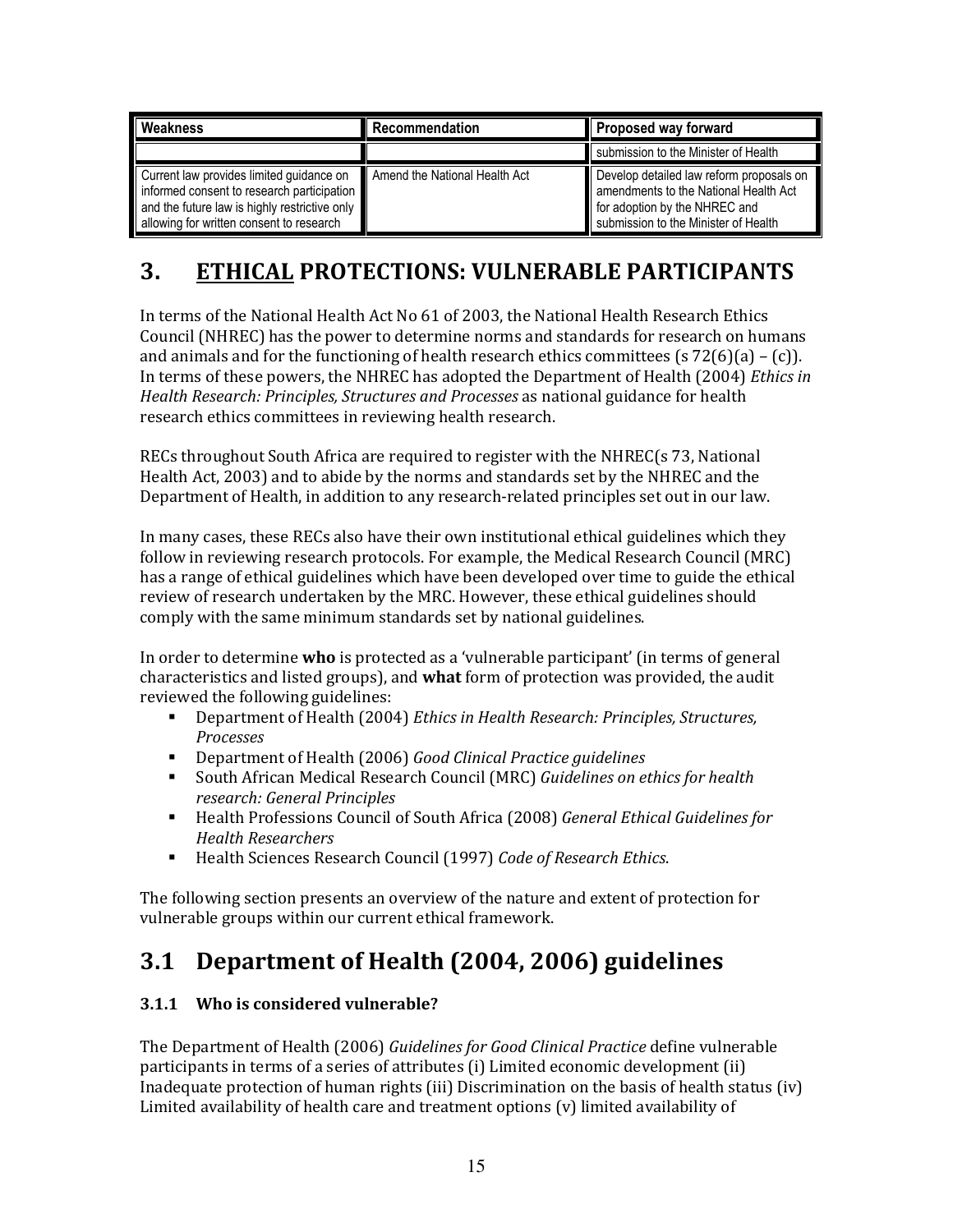individuals in the community to provide informed consent and (vi) Inadequate understanding of scientific research.

The Department of Health (2004) Ethics in Health Research: Principles, Structures and Processes do not specifically define vulnerable groups in the main body of the guideline, however, they assert that adequate protection must be provided for people who are especially vulnerable as a result of poverty or who might currently be underserved (preamble) and that researchers must be aware of the vulnerability of participants in terms of access to health services and education levels (p.4). In Appendix A on selected issues relating to HIV and AIDS research they define vulnerable communities as those with limited economic development, inadequate protection of human rights, discrimination on the basis of HIV antibody status, limited availability of health care and treatment options, inadequate cultural experience or understanding of scientific research, and limited availability of individuals in the community to provide informed consent (p.48). In Appendix D (glossary) on page 60 they state that vulnerable individuals are those whose willingness to volunteer may be unduly influenced by (i) the expectation (whether justified or not) of benefits associated with participation; and (ii) the expectation of a retaliatory response from senior members of a hierarchy in case of refusal to participate.

DOH guidelines (2004; 2006) list various vulnerable research participants. The boundaries between listed groups appear to overlap, and include the following: minors, children and adolescents; pregnant and nursing women; persons with intellectual or mental impairment; people with mental illness or handicaps; disabled persons; persons in dependant relationships; members of communities unfamiliar with medical concepts; people for whom English is not a first language, persons participating in research as groups (referred to as collectivities); persons with restricted freedom such as prisoners; people with substance abuse disorders<sup>1</sup>; members of hierarchical structures (e.g. members of the armed forces; medical , pharmacy, dental and nursing students; subordinate hospital and laboratory personnel; employees of the pharmaceutical industry; persons kept in detention); persons in dependent relationships or comparable situations (e.g. older persons and their caregivers; persons with chronic conditions or disabilities and their caregivers; wards of State and their guardians; patients and health care professionals; students and teachers; prisoners and prison authorities); persons with life-threatening illnesses, persons in nursing homes; patients with incurable diseases and those highly dependent on medical care; patients in emergency situations, traumatised patients and comatose patients; unemployed or impoverished persons, homeless persons; ethnic minority groups; nomads and refugees.

#### 3.1.2 How are vulnerable participants protected?

The DOH (2004) and DOH (2006) guidelines provide various and fairly detailed forms of protection for participants considered vulnerable. The broad protection provided by the guidelines includes the following:

 Providing that research be done on vulnerable participants only where strictly necessary (i.e. cannot be conducted with other populations) (DOH, 2004; DOH, 2006)

l 1 Reference to persons with drug disorders is referred to in the DOH (2006) guidelines, not DOH (2004)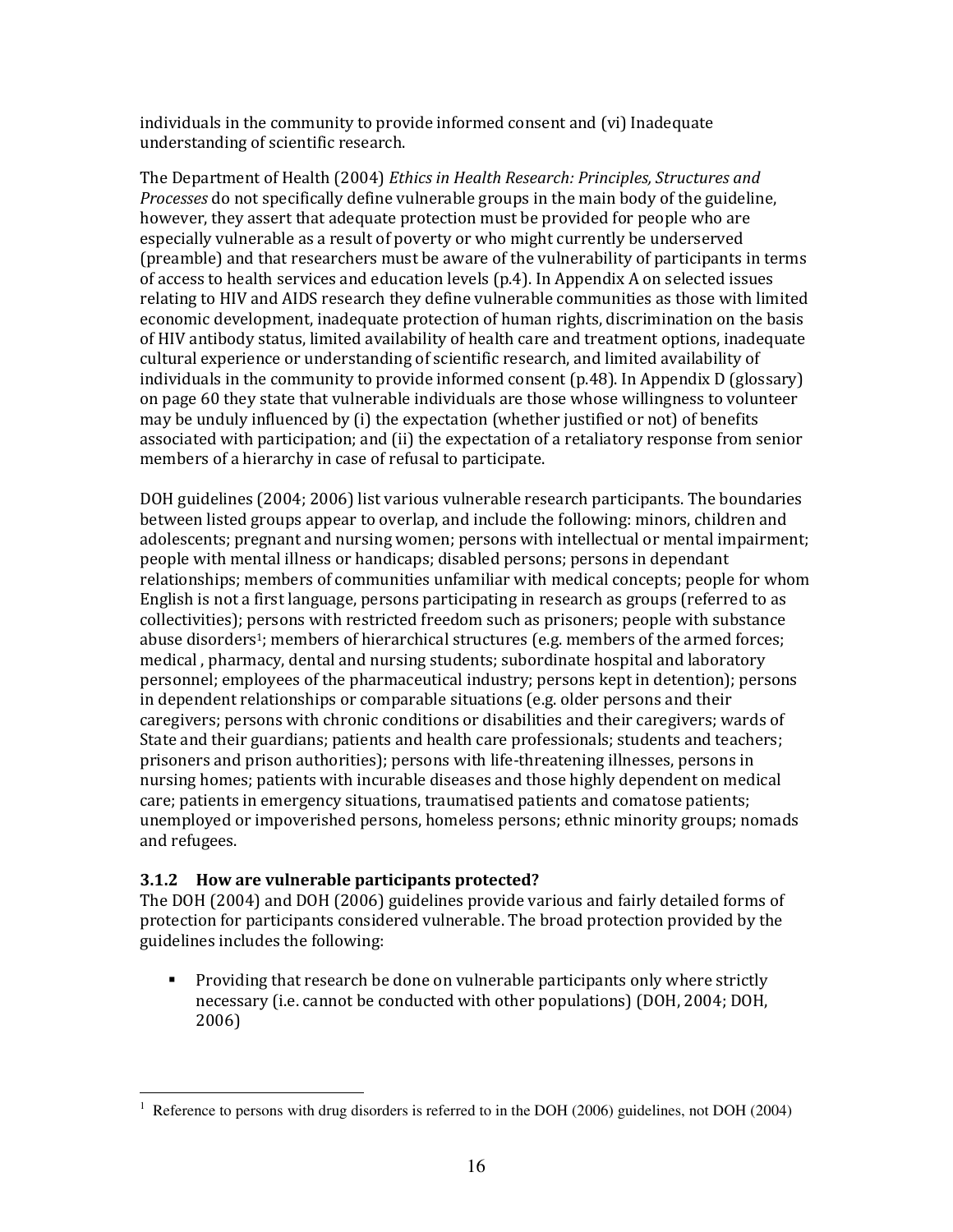- Requiring that the research is responsive to the health needs and priorities of the community (DOH, 2006) and providing that the research is relevant to and aimed at meeting the health needs of the participants themselves (DOH, 2004)
- Requiring selection, recruitment, exclusion and inclusion of research participants to be based on sound scientific and ethical principles rather than on unfair discrimination on the basis of race, age, sex, sexual orientation, disability, education, religious beliefs, pregnancy, marital status, ethnic or social origin, conscience, belief or language (DOH, 2004)
- Requiring researchers to assess the social context that creates conditions for increased vulnerability (DOH, 2006) and requiring researchers to take into account contextual factors (such as global disparities in terms of access to health care) in multi-centre studies (DOH, 2004)
- Requiring researchers to take steps to overcome vulnerability factors and to describe these in the protocol (DOH, 2006) and to show how they will seek to redress vulnerability (DOH, 2004)
- Requiring RECs to consider if sufficient measures are in place to protect the interests of vulnerable populations (DOH, 2006) and requiring RECs to be especially vigilant when considering research proposals involving vulnerable participants (DOH, 2004)
- Requiring that research findings are released in an ethical manner so as not to raise expectations in vulnerable communities (DOH, 2006)
- Requiring that the potential benefits of the research outweigh the potential risks and harms to vulnerable individuals and communities (DOH, 2004)
- Providing strict risk-benefit standards for research on vulnerable participants such as children, adolescents, women (including pregnant women and foetuses), patients requiring emergency care, persons highly dependent on medical care, people with mental disabilities or substance abuse related disorders, prisoners and vulnerable communities (DOH, 2004) .
- **Providing that research on some vulnerable participants (e.g. children, persons** highly dependent on medical care) not be contrary to their best interests (DOH, 2004)
- **Providing for additional requirements in the case of research on specific vulnerable** individuals such as pregnant women and foetuses, as well as prisoners, in order to ensure the safety and necessity of the research, to ensure non-bias, and to limit the types of research which may take place (DOH, 2004)
- Requiring that the research takes place with informed consent, with particular attention to the context, language and procedures used to obtain consent (DOH, 2006, DOH, 2004)
- Requiring researchers to take special measures to ensure that vulnerable participants give voluntary, and informed consent (DOH, 2004) and furthermore providing detailed procedures for obtaining informed consent for research on specified research participants (e.g. children, adolescents, pregnant women, foetuses, people with mental illnesses and substance abuse disorders and patients highly dependent on medical care) (DOH, 2004). The procedures differ, but deal with issues such as:
	- o Ensuring that a legally authorised person provides consent (e.g. a parent / legal guardian in the case of a young child; both parents in the case of a foetus; a legally authorised representative in the case of an unconscious person)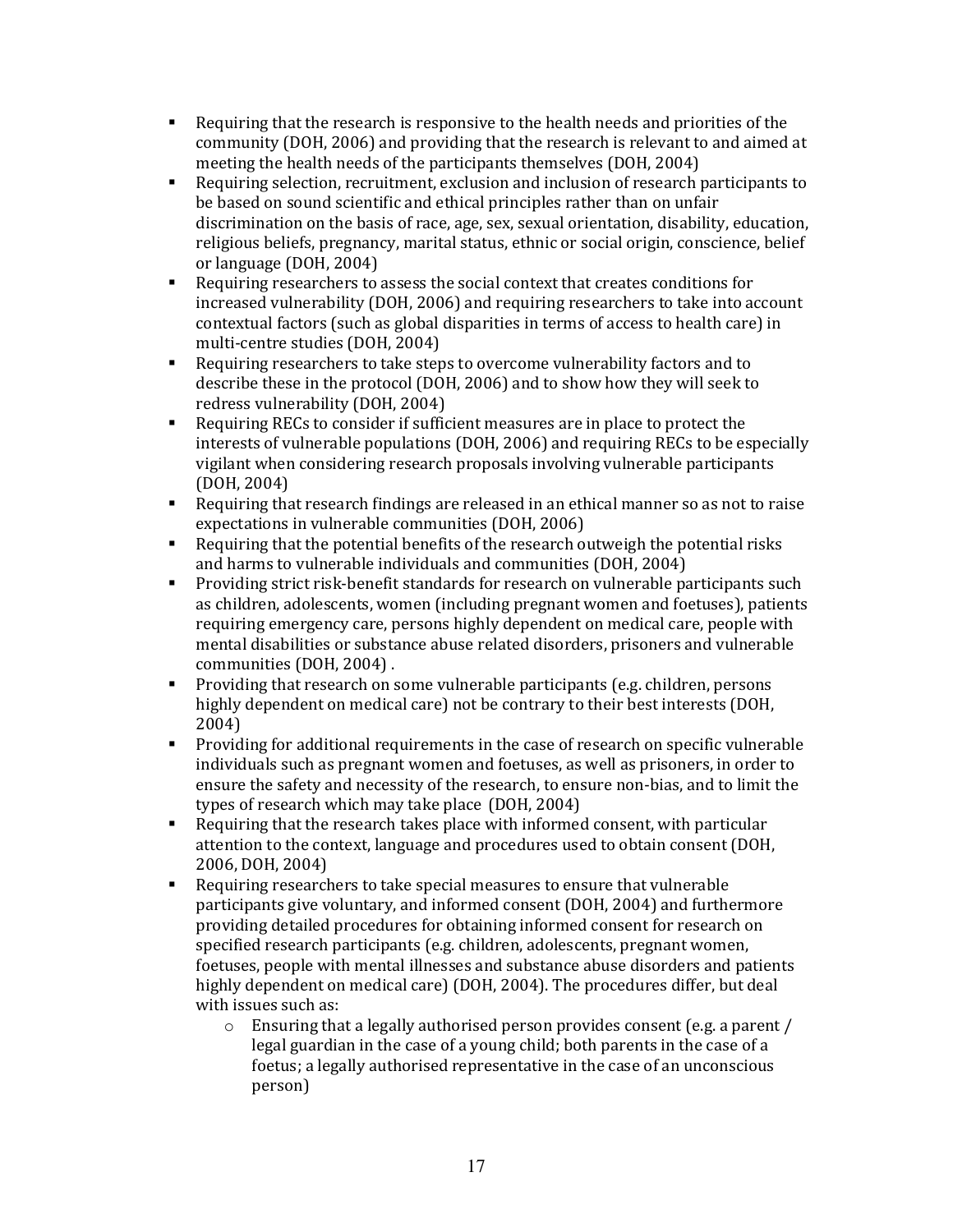- $\circ$  Ensuring that a person who lacks capacity to consent must assent to participation, and may refuse participation (e.g. an adolescent must assent and may refuse participation in a trial)
- o Ensuring that research that takes place without consent (e.g. emergency care research) only where strictly necessary, and that measures are put in place to allow for lawful consent, as well as withdrawal of consent as soon as reasonably practicable.

## 3.2 Medical Research Council (2001, 2003) guidelines

#### 3.2.1 Who is considered vulnerable?

The South African Medical Research Council (MRC) has developed their own ethical guidelines which apply to research conducted by, or on behalf of, their research institutions; so called Book 1 (MRC, 2001). Guidelines for HIV preventive vaccine trials - Book 5 – (MRC, 2003) were developed in conjunction with the interim NHREC and have been endorsed by this Council therefore these guidelines would apply nationally to researchers conducting HIV vaccine trials.

MRC (2001) and MRC (2003) identify the following characteristics of vulnerable groups:

- Limited economic development (MRC, 2001)
- Persons from resource-poor communities or those dependent on welfare programmes, who may be vulnerable to undue influence through offers of what others may consider modest material inducements (MRC, 2003)
- Persons who are junior or subordinate members of hierarchical structures, including members of the armed forces, students, employees and prisoners. Such persons are in dependent relationships and may be vulnerable to undue influence or coercion in that they may fear retaliation if they refuse co-operation with authorities (MRC, 2003)
- Persons who engage in illegal activities, such as commercial sex workers, or intravenous drug users. Such persons are vulnerable to undue influence and threats presented by possible breaches of confidentiality and action by legal forces. Persons engaging in socially stigmatized activities may be vulnerable to similar pressures (MRC, 2003)
- Women living in cultures where their autonomy as individuals is not sufficiently recognised. They might be vulnerable to coercion from male partners, family, community members or traditional leaders (MRC, 2003)
- Inadequate protection of human rights (MRC, 2001)
- Inadequate ability to protect HIV related human rights or prevent HIV related discrimination (MRC, 2003)
- Discrimination on the basis of health status (MRC, 2001)
- Stigma or discrimination on the basis of HIV status (MRC, 2003)
- Inadequate understanding of scientific research (MRC, 2001)
- Limited availability and sustainability of health care and treatment options (MRC, 2001)
- Limited community structures (MRC, 2003)
- Limited availability of individuals in the community to provide informed consent (e.g. due to gender, class or other factors) (MRC, 2001)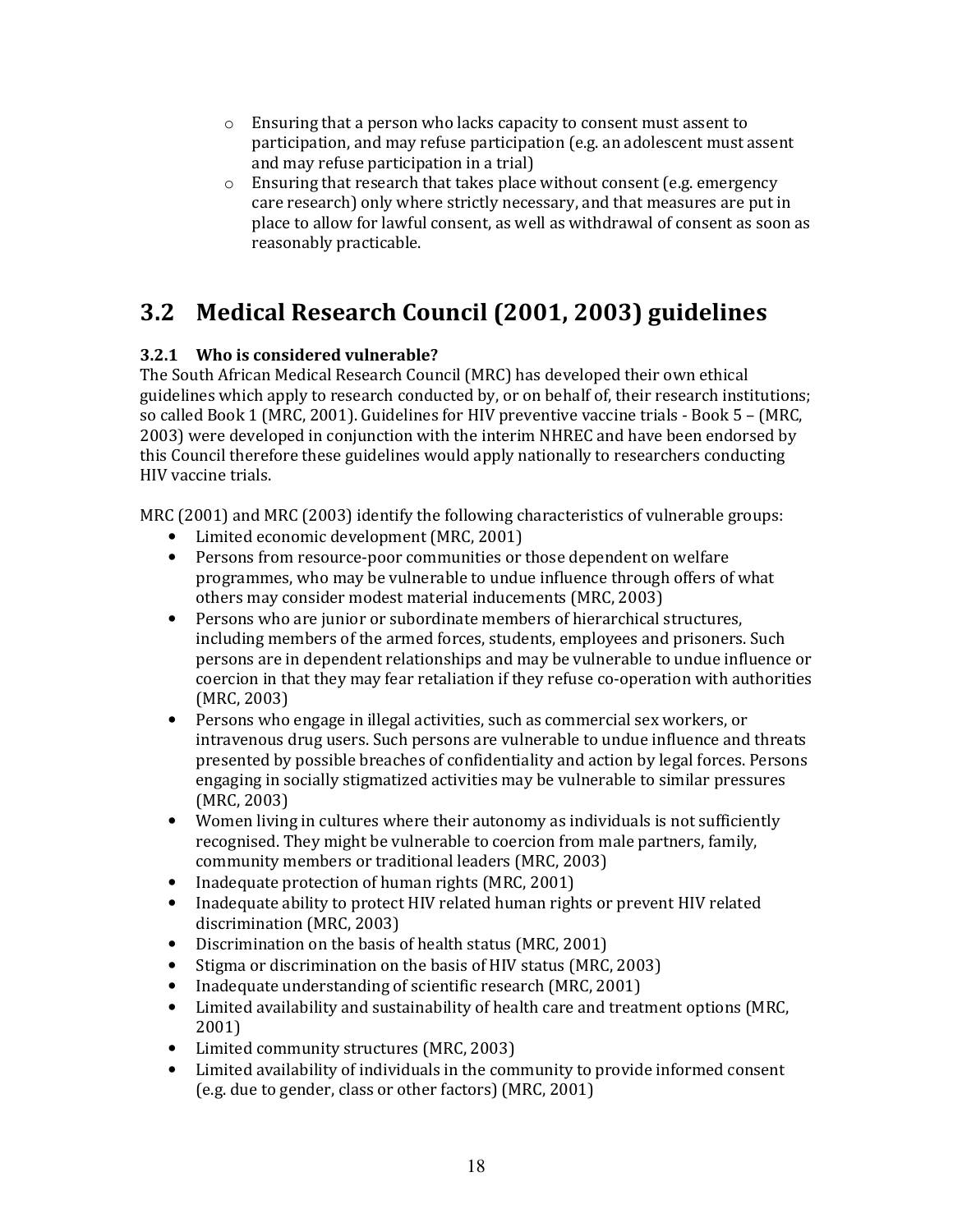• Gender or class factors that limit ability to give informed consent (MRC, 2003)

MRC (2001) identifies the capacity to give voluntary and informed consent of these 'special groups' as being a key consideration. MRC (2003) asserts that some communities may have an increased level of vulnerability to harm or exploitation.

MRC (2001) also list specific 'special groups': (i) Pregnant women (ii) Children; (iii) Prisoners (v) People with mental impairment (vi) The elderly (vii) Students (viii) Persons in dependent relationships (e.g. employees and employers, wards of State and guardians; patients and health care professionals), and (ix) Vulnerable communities.

#### 3.2.2 How are vulnerable participants protected?

MRC (2001, 2003) provide detailed protection for 'special groups' and 'vulnerable communities' in a similar manner to that of the Department of Health guidelines. A difference is that the MRC guidelines distinguish between 'therapeutic' and 'nontherapeutic' research, and base some protections (such as risk standards) on the nature of the research being undertaken.

Protective provisions include:

- Requiring research on special and vulnerable groups to be necessary and relevant. That is, that the research should: relate to the illness from which participants suffer (MRC, 2003); be responsive to the health needs and priorities of the community (MRC, 2001); and cannot be conducted in less vulnerable communities (MRC, 2001; MRC, 2003)
- Requiring that the protocol specify if participants are vulnerable (MRC, 2001) and requiring researchers to identify aspects of the social context that create conditions for exploitation or increased vulnerability to harm (MRC, 2003)
- Requiring that the protocol specify measures for overcoming vulnerability factors (MRC, 2003)
- Requiring that research not be conducted on vulnerable groups when protective measures cannot be implemented (MRC, 2003)
- **Prohibiting the outright exclusion of some vulnerable groups (i.e. pregnant women)** unless such exclusion is scientifically supportable (MRC, 2001)
- Requiring research on special and vulnerable groups to meet strict risk-benefit standards, particularly in the case where proxy consent is given for non-therapeutic research (MRC, 2001)
- Recommending specific measures to offset vulnerability such as capacity building, early involvement of participating communities, and the development of advocacy processes (MRC, 2003)
- Recommending that strategies to offset vulnerability be evaluated (MRC, 2003)
- Requiring that the protocol demonstrate some benefit to the special group or community (MRC, 2001) and how feedback on the outcome of the research will be transmitted (MRC, 2001)
- Recommending meaningful and ongoing informed consent procedures, such as special efforts to ensure adequate understanding of technical concepts (MRC, 2003)
- Providing detailed procedures for ensuring lawful, voluntary and informed consent for therapeutic and non-therapeutic research on specified research participants with limited capacity to consent, including the mentally ill or mentally handicapped, the elderly, pregnant women, unconscious patients, the dying, minors, prisoners,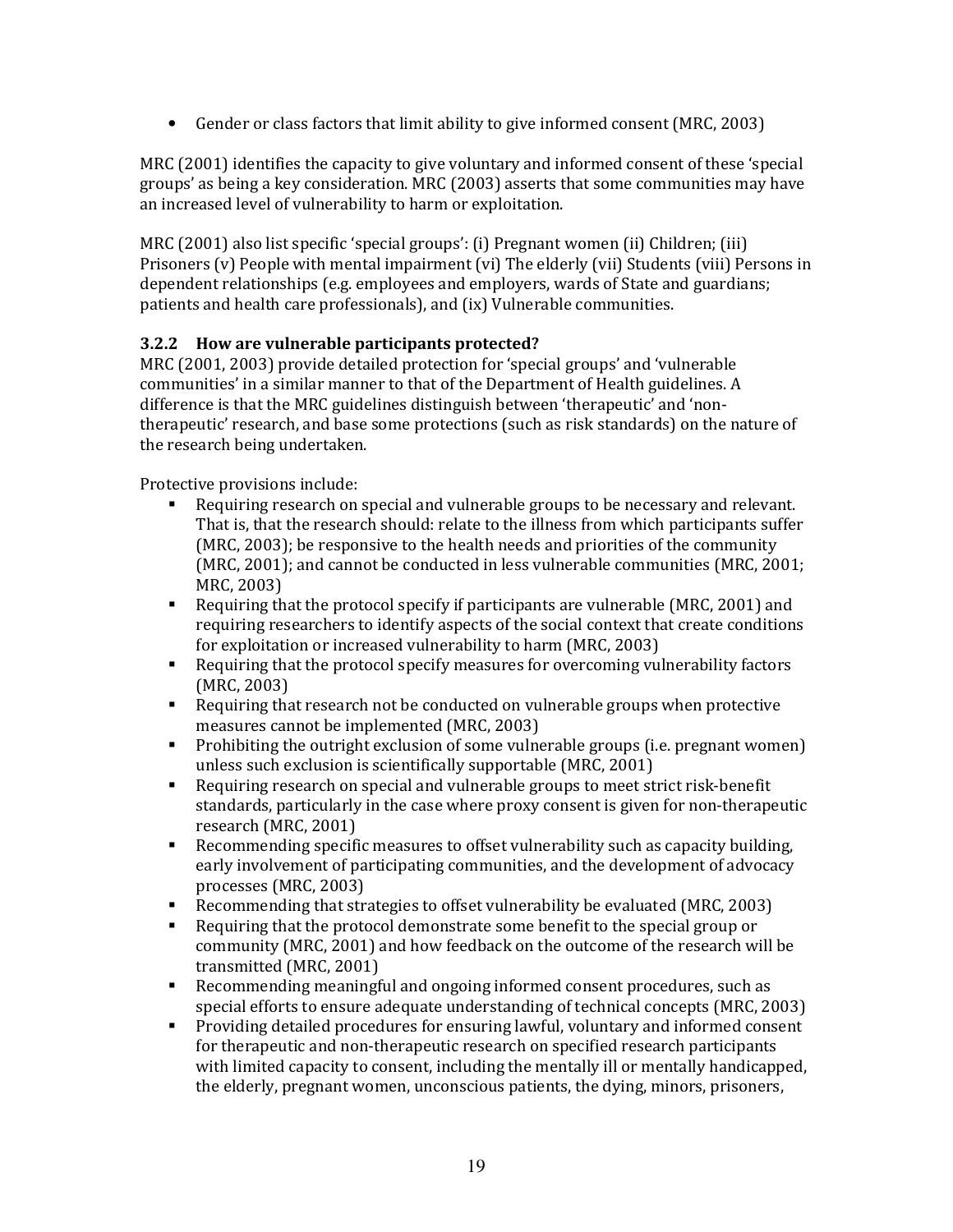students and persons in dependent relationships (MRC, 2001). The procedures differ, but deal with issues such as:

- o Taking steps to ensure that a person with limited capacity is providing truly voluntary and informed consent (e.g. ensuring there is no coercion based on the participant's dependence, or undue inducement to participate; ensuring the person is given full information regarding the trial and their right to participate / refuse participation in a manner that they understand)
- o Ensuring that a legally authorised person provides consent (e.g. a curator / spouse in the case of therapeutic research on a mentally ill person)
- o Ensuring that a person who lacks capacity to consent must assent to participation (e.g. a mentally ill person with the ability to comprehend the issues involved should provide assent; a minor with the ability to comprehend the issues involved must provide assent to therapeutic and non-therapeutic research)
- o Ensuring that proxy consent for non-therapeutic research only takes place in specified circumstances (e.g. non-therapeutic research on the mentally ill may only take place if the research meets strict risk-benefit standards, amongst other things).

| Provision in ethical guideline                                                                                                                 | <b>DOH 2004</b> | <b>DOH 2006</b> | <b>MRC 2001</b>  | <b>MRC 2005</b> |
|------------------------------------------------------------------------------------------------------------------------------------------------|-----------------|-----------------|------------------|-----------------|
| The research cannot be carried out in a less vulnerable group                                                                                  | Χ               | Χ               | Χ                | Χ               |
| The research is responsive to the needs of the community                                                                                       | Χ               | Χ               | $\boldsymbol{X}$ |                 |
| Make special efforts with consent/ pay attention to the content,<br>language & procedures                                                      | Χ               | Χ               | Χ                | X               |
| Assess the social context that creates conditions for increased<br>vulnerability                                                               |                 | Χ               |                  | Χ               |
| Take steps to overcome vulnerability factors/ demonstrate how<br>vulnerability will be addressed                                               | X               | X               |                  | Χ               |
| Specify vulnerability factors in the protocol                                                                                                  |                 | Χ               | $\mathsf{X}$     | X               |
| Specify steps to overcome vulnerability in the protocol                                                                                        |                 | Χ               |                  | Χ               |
| Don't conduct research if protections can't be ensured                                                                                         |                 |                 |                  | Χ               |
| Evaluate strategies to offset vulnerability                                                                                                    |                 |                 |                  | X               |
| Ensure the potential benefits outweigh potential risks                                                                                         | Χ               |                 |                  | Χ               |
| Take special care in identifying risks                                                                                                         |                 |                 | $\times$         |                 |
| Release research findings in an ethical manner so as not to raise<br>expectations/ protocol should demonstrate how results will be<br>feedback |                 | Χ               | X                |                 |
| Ensure some benefit to the community is demonstrated in the<br>protocol                                                                        |                 | Χ               | X                |                 |
| Post-research investigations to ensure compliance with additional<br>measures                                                                  | X               |                 |                  |                 |
| REC to consider if sufficient measures are in place to protect<br>group/REC to be especially vigilant                                          | Χ               | Χ               |                  |                 |

#### Table 4: Summary of ethical recommendations for vulnerable groups across ethical guidelines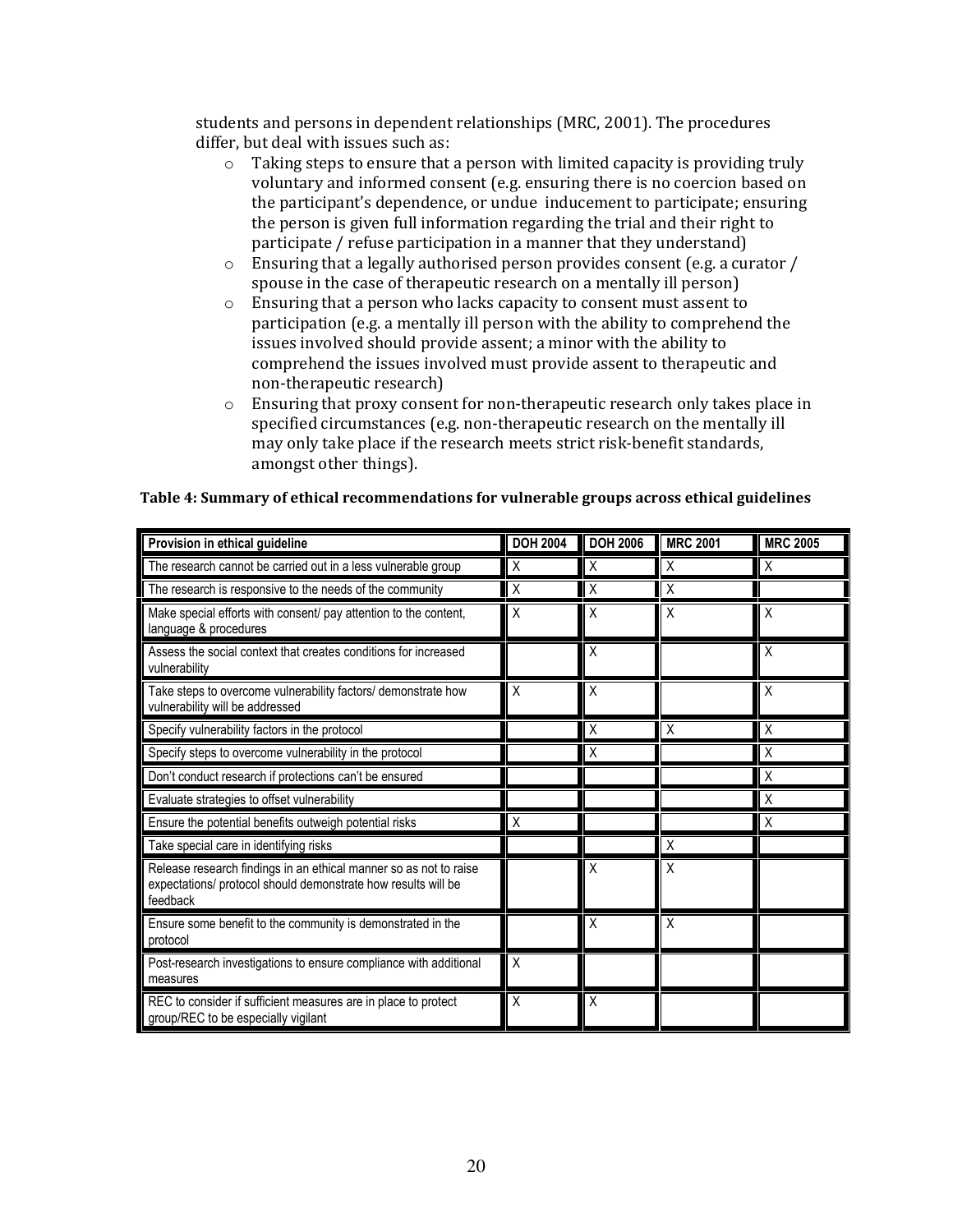## 3.3 Health Professions Council of South Africa (2008) General Ethical Guidelines for Health Researchers

#### 3.3.1 Who is considered vulnerable?

The HPCSA (2008) guidelines define vulnerable participants in "according to the UNAIDS definition" – "vulnerable communities refers to those communities that have some or all of the following characteristics: (i) limited economic development (ii) inadequate protection of human rights and discrimination on the basis of health status (iii) Inadequate community/ cultural experience with scientific research (iv) limited availability of health care and treatment options (v) limited ability of individuals in the community to provide informed consent (vi) Being a junior or subordinate member of a hierarchical group (vii) limited literacy levels.

#### 3.3.2 How are vulnerable participants protected?

These guidelines contain the following recommendations specific to vulnerable groups:

- There needs to be appropriate justification for doing research in vulnerable communities. "Vulnerable communities should not be targeted for research just because of administrative and logistical ease of availability" (p.3)
- The research should be **responsive** to the particular vulnerabilities of such vulnerable communities (p. 3). The guidelines note that research in South Africa should be responsive to the health needs of communities, taking into account "the health needs of vulnerable groups such as women, older persons, children and people with disabilities" amongst other factors
- **IMPARE 19.5 Impartiality:** Researchers must be aware of the laws concerning unfair discrimination against research participants. Researchers must not discriminate in the selection of participants by including or excluding them on the grounds of "any condition of vulnerability, except where the exclusion or inclusion of particular groups is critical to the research purpose and scientific design" (p. 6)
- Added protection to safeguard vulnerabilities and avoid undue inducements such as "enhanced or added consent procedures would be necessary where appropriate" (p.3)
- Researchers need to consider the possible adverse impacts of their research on vulnerable groups and are urged to observe the highest possible standards to protect the rights of research participants. Researcher's attention is also drawn to the principle of autonomy, including the recognition that research should include special protections for those with diminished or impaired autonomy, that is, dependant and/or vulnerable participants' need to be afforded safeguards against harm or abuse.

## 3.4 HUMAN SCIENCES RESEARCH COUNCIL (1997)

### 3.4.1 Who is considered vulnerable?

The Human Sciences Research Council (HSRC) has developed their own ethical guidelines which they apply to research conducted by or on behalf of their research institutions (HSRC, 1997).

The HSRC Code does not actually define vulnerability and it gives only 3 examples of vulnerable participants, namely children, the aged and the disabled.

### 3.4.2 How are vulnerable participants protected?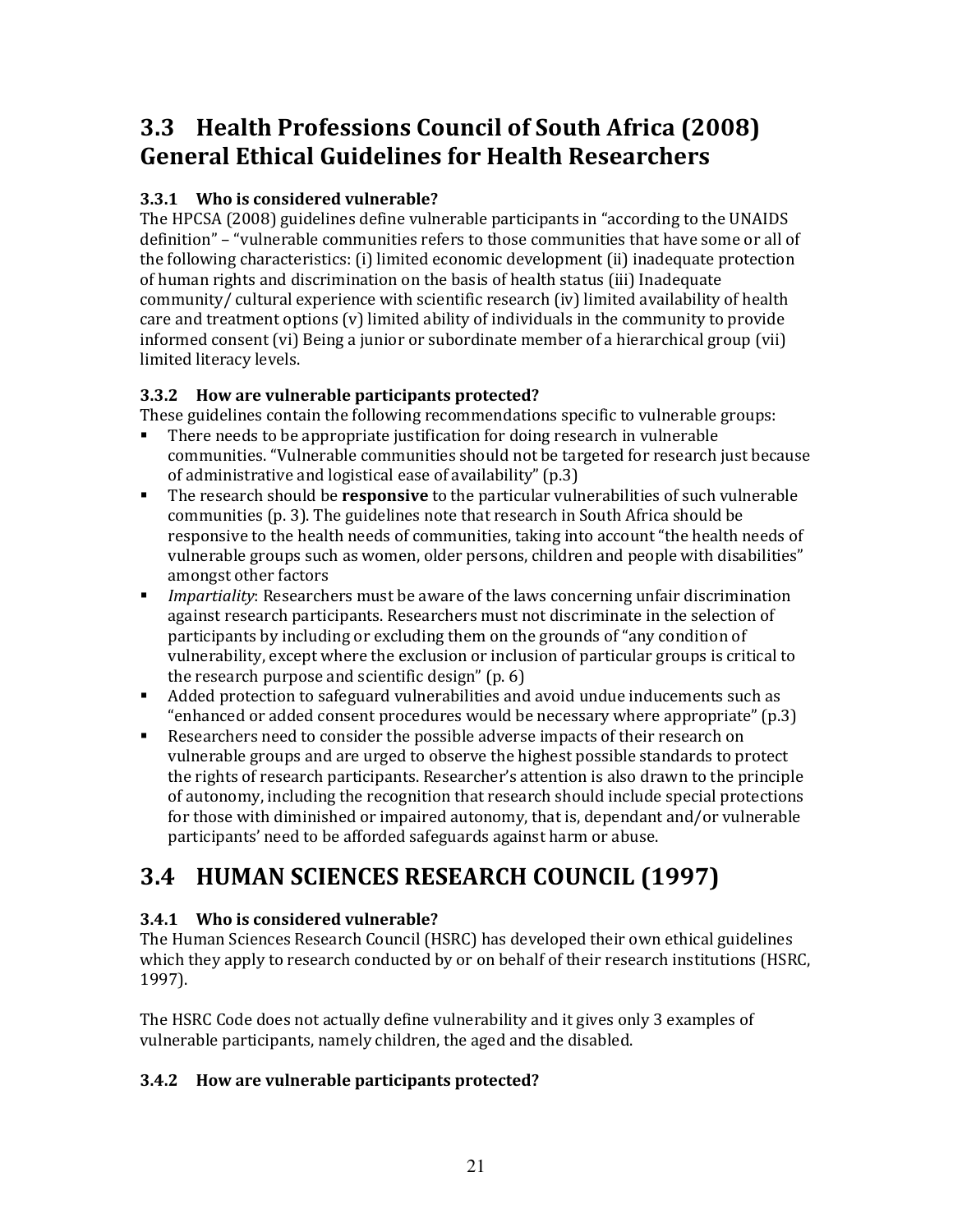Beyond placing a duty on researchers to take special care to protect the rights and interests of vulnerable participants, and providing some limited protection for the participation of children in research, the HSRC Code provides very limited specific recommendations on how to deal with vulnerable participants (HSRC, 1997)

Protective provisions include ensuring that a legally authorised person provides consent for child research (e.g. the parent or guardian).

## 3.5 Evaluation of the Ethical Framework

#### 3.5.1 Strengths of the ethical framework:

- 1. The current ethical framework sets out comprehensive protections for vulnerable participants, including requirements that such research be well justified and responsive; that researchers consider those factors that render groups vulnerable; spell out measures that will offset such factors; and consider special consent procedures.
- 2. Selected groups are given particular attention such as women, children, foetuses, prisoners, patients dependent on medical care, and those with mental disability. That is, most ethical guidelines identify similar participants as vulnerable. Therefore, there is some harmonisation across guidelines in this regard.
- 3. Current ethical guidance is particularly helpful given the lack of direction in law to guide researchers. For example, in the absence of legal guidance, the ethical provisions setting out the circumstances and the manner in which children may participate in research are currently used as the norms for regulating the participation of children in health research.
- 4. Most ethical guidelines make an effort to provide an overall definition of vulnerability, with many of them relying heavily on the UNAIDS (2000) definition.

#### 3.5.2 Gaps in the ethical framework:

- 1. Guideline developers in some instances do not make clear what characteristic of the particular group renders them vulnerable to increased research harms or compromised consent, and on some occasions so-called vulnerable groups are merely listed. Additionally, in many instances, guideline developers do not describe remedies that correspond with particular vulnerabilities.
- 2. In terms of one requirement that minimizes vulnerability namely stringent risk standards for research - there is poor harmonization across DOH and MRC guidelines. The approach in the MRC guidelines where "whole protocols" are classed as 'therapeutic' and 'non-therapeutic' research does not correspond to the DOH approach where research is (more appropriately) conceptualised as comprising a mix of procedures that may/ may not hold out the prospect of direct benefit to participants.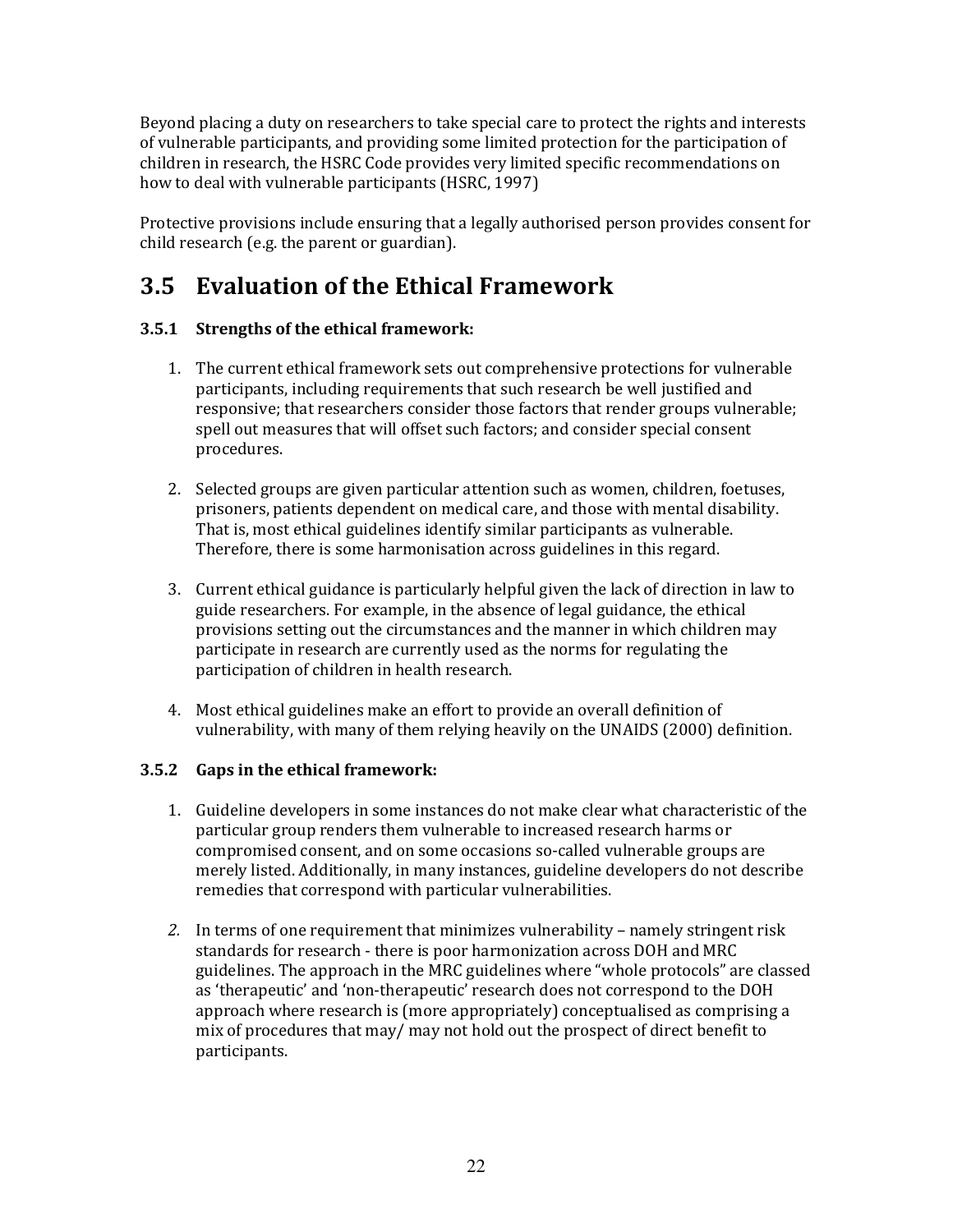3. The DOH (2004) guidelines do not have an explicit definition of vulnerability in the body of the guidelines. The DOH (2004) guidelines recognise that power and resource inequalities may exacerbate the vulnerability of participants. However, these guidelines provide limited guidance to researchers on how to deal with such vulnerabilities. The guidelines require researchers to 'take into account' this potential vulnerability and to show how they will 'redress' it, but provide no real direction to researchers and RECs on how to proceed.

## 3.6 Recommendations for the Ethical Framework

The Audit makes the following recommendations for strengthening the ethical framework:

- 1. It is recommended that guidelines-developers set out the particular features relating to 'vulnerable groups' that may compromise consent or increase research risks, and suggest corresponding remedies to offset these.
- 2. Future revisions of MRC (2001, 2003) ethical guidelines should consider harmonisation of standards for research risk with those contained in DOH (2004, 2006) guidelines.
- 3. Future revisions of DOH (2004) should consider the MRC (2003) concrete examples for redressing disparities and inequalities such as community participation, capacity building, and development of health care infrastructure.

## 4 SUMMARY OF ETHICAL-LEGAL PROTECTIONS

The Vulnerable Subjects Working Group of the National Health Research Ethics Council (NHREC) commissioned an audit of the South African ethical-legal framework with regard to protections for vulnerable groups in research. The Audit aimed to identify the nature and extent of protection for vulnerable research participants in relevant South African legislation, policies and ethical guidelines, and identify strengths and weaknesses of the legal-ethical framework protecting vulnerable research participants. The Audit examined various existing laws and regulations to determine any provisions relating to the protection of vulnerable groups in research and existing ethical guidelines.

In terms of the **legal framework**: the Audit generally found *limited specific legal protection* for vulnerable research participants. South Africa's current legal framework does not contain a research-specific law dealing expressly with research as a whole. S71 of the National Health Act (2003) does contain research-specific legal provisions, however, these are not yet in operation. Furthermore they deal mainly with one vulnerable group, namely minors, and contain some restrictive provisions.

Current laws and regulations that may be applied to vulnerable research participants are scattered through-out various branches of the law and include (i) Laws that specifically provide for and protect the rights and welfare of vulnerable persons (such as children, the mentally ill, prisoners), which would apply to those persons as research participants; (ii) Constitutional and equality laws which protect individuals, with a particular emphasis on the protection of vulnerable members of society. For example, section 9 of the Constitution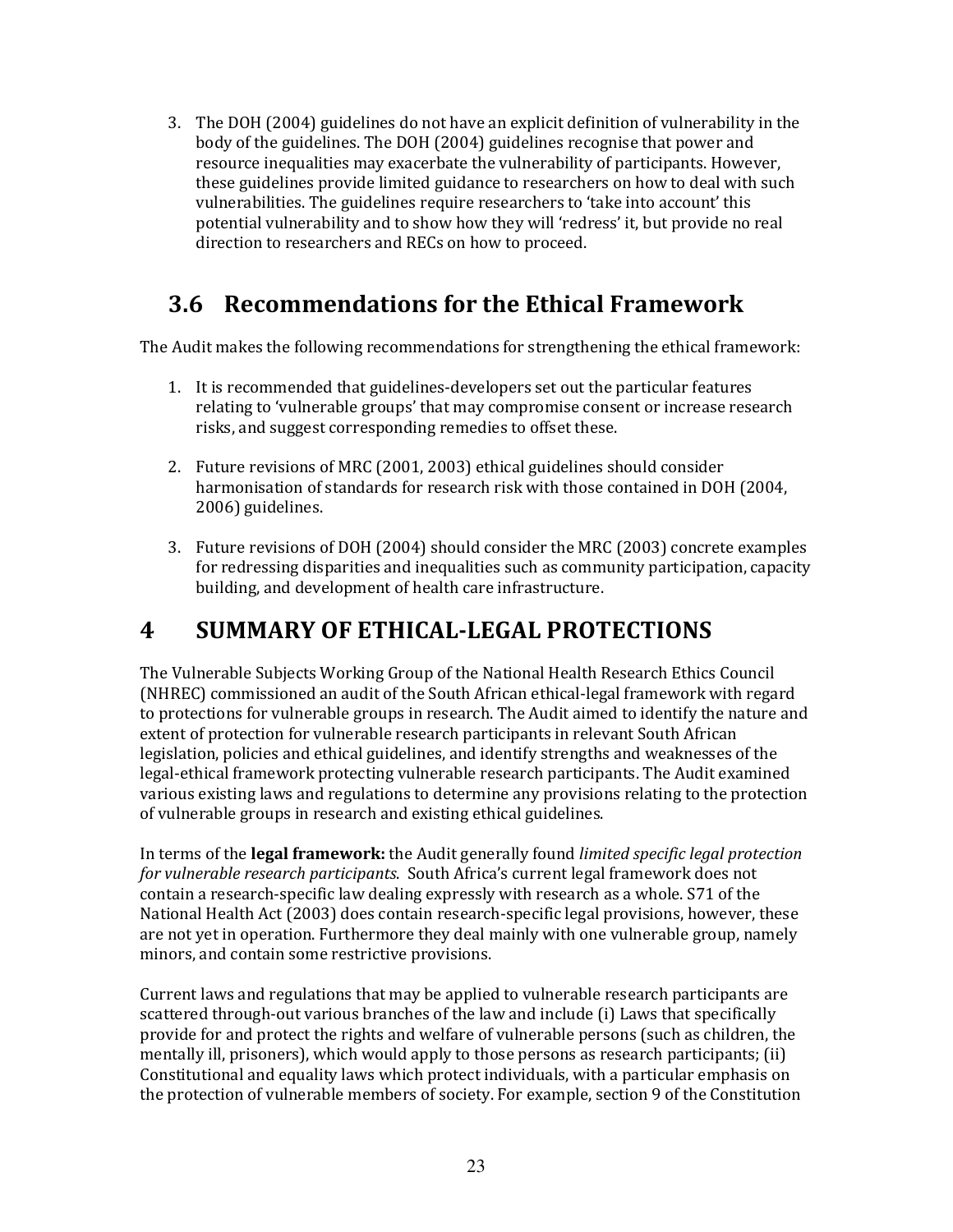(Constitution of the Republic of South Africa, 1996) protects women from unfair discrimination and would extend to protecting women from being unfairly excluded from research on the basis of their sex or gender; (iii) Health laws and our common law which deal with informed consent; and (iv) Health-related laws governing research and other health matters. This suggests that the law already *recognises the vulnerability of many* groups and provides legal protection to them. Although they are not research-specific, many of the provisions do indirectly protect research participants.

Recommendations to enhance legal protections for vulnerable groups are made including: (i) Adding basic protections for vulnerable groups within specific legislation relating to that group: such as employment legislation, correctional service and juvenile offender legislation, mental health legislation, and education legislation. (ii) *Having specific provisions* in research-specific law for vulnerable groups. Amendments to the National Health Act No 61 of 2003 should provide protection for a wider range of vulnerable groups (apart from children) in a more flexible manner (iii) Improving consent provisions in law: The legislative approach to informed consent needs to be reviewed so as to create a system that both protects vulnerable groups and facilitates research. More specifically, s71 of the NHA (2003) should allow for exceptions to written consent and mandatory parental consent for child research in certain circumstances (iv) Strengthening risk standards in law: S 71 of the National Health Act (2003) or draft regulations should set out acceptable standards for research-related risk (v) Including a right to benefit from the results of health research in law: For example, in amendments to the National Health Act (2003). This right is contained within Article 15 of the International Covenant on Economic, Social and Cultural Rights which provides everyone with the right to "enjoy the benefits of scientific progress and its applications".<sup>2</sup>

The general findings for the **ethical framework** are that the current ethical framework sets out comprehensive protections for vulnerable participants (DOH, 2004; DOH, 2006; MRC, 2001; MRC, 2003), including requirements that: such research be well justified and responsive; that researchers consider those factors that render groups vulnerable, spell out measures that will offset such factors; and they consider special consent procedures. Selected groups such as women, children, foetuses, prisoners, patients dependent on medical care, and those with mental disability, are given particular attention. That is, ethical guidelines identify similar participants as being vulnerable. Therefore, there is some harmonisation across guidelines in this regard. Current ethical guidance is especially useful given the lack of direction in law to guide the situation of research specifically. For example, in the absence of legal guidance, the ethical provisions setting out the circumstances under which child participants may be engaged in research are currently used as the norms for regulating the participation of children in health research. Most ethical guidelines make an effort to provide an overall definition of vulnerability, with many of them relying extensively on the UNAIDS (2000) definition. Gaps in the ethical framework include that guideline developers in some instances do not clarify the characteristic of the group that renders them vulnerable to increased research harms or compromised consent, and on some occasions so-called vulnerable groups are merely listed. Additionally, in many instances, guideline developers do not recommend strategies to offset particular vulnerabilities. Recommendations for the ethical framework include that guidelinesdevelopers set out the particular features relating to 'special groups' that may compromise consent or increase research risks, and suggest corresponding remedies to offset these.

l

<sup>&</sup>lt;sup>2</sup> http://www.unhchr.ch/html/menu3/b/a\_cescr.htm [Accessed: 29 August 2008].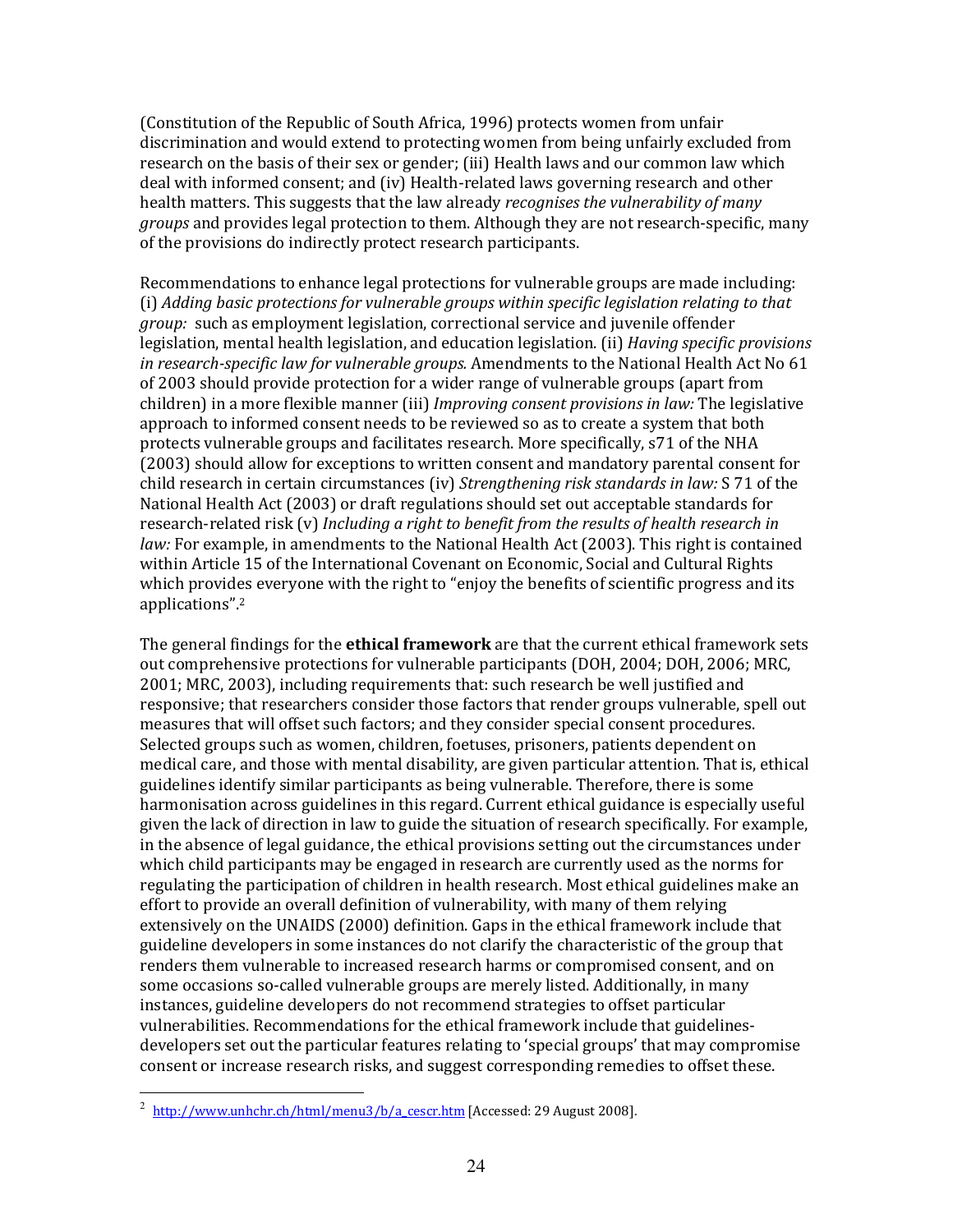## **REEFERENCES**

World Medical Association (WMA) (2008). Declaration of Helsinki: Ethical principles for medical research involving human subjects . Geneva: WMA.

Council for International Organisations of Medical Sciences [CIOMS] (2002). The International Ethical Guidelines for Biomedical Research Involving Human Subjects. Geneva: WHO.

National Commission for the protection of human subjects of biomedical and behavioural research: Belmont Report: ethical principles and guidelines for the protection of human subjects research. Washington, DC: Government Printing Office, 1998 [document GPO 887-809].

F Van Oosten The law and ethics of information and consent in medical research (2000) Vol 63 Tydskrif vir Hedendaagse Romeins-Hollandse Reg 18.

Stobie, M.L., Strode, A., & Slack, C. (2005) The dilemma of enrolling children in HIV vaccine research in South Africa: pp 190-207. What is in a child's best interest?. Chapter in AIDS in Africa. Van Niekerk, A.A & Kopelman, L.M. (Eds). Cape Town: David Philip/New Africa Books.

Strode, A., Slack, C., & Essack, Z. (2010). Norms for child consent in South African law: Implications for researchers, service providers and policy-makers. South African Medical Journal, 100(4), 247-249.

Strode, A., Slack, C., Wassenaar, D., Singh, J. (2007). One step forward, two steps back: Requiring ministerial approval for all "non-therapeutic" health research with minors. South African Medical Journal, 97, 200-202.

#### Appendix A: List of all legislation reviewed as part of this audit

- Basic Conditions of Employment Act No 75 of 1997
- Births and Deaths Registration Act No 51 of 1992
- Child Care Act No 74 of 1983
- Child Justice Bill 49 (2002)
- Children's Act No 38 of 2005 and the Children's Amendment Act of 2008
- Choice of Termination of Pregnancy Act No 92 of 1996
- Constitution of the Republic of South Africa, 1996
- Correctional Services Act No 111 of 1998
- Criminal Law (Sexual Offences) Amendment Act No 50 of 2003
- Criminal Procedure Act No 51 of 1977
- Criminal Procedure Second Amendment Act, No 62 of 2001
- Domestic Violence Act No 116 of 1998
- Human Tissues Act No 65 of 1983
- Maintenance Act No 99 of 1998
- Marriage Act No 25 of 1961
- Medical Scheme Act No 131 of 1998
- Medical Schemes Amendment Bill 37(2002)
- Medicines and Related Substances Act No. 101 of 1965
- Medicines and Related Substances Act No 59 of 2002
- Medicines and Related Substances Amendment Bill 2002
- Medicines and Related Substances Control Amendment Act No 90 of 97 and the 2008 Amendment Act
- Mental Health Act No17 of 2002